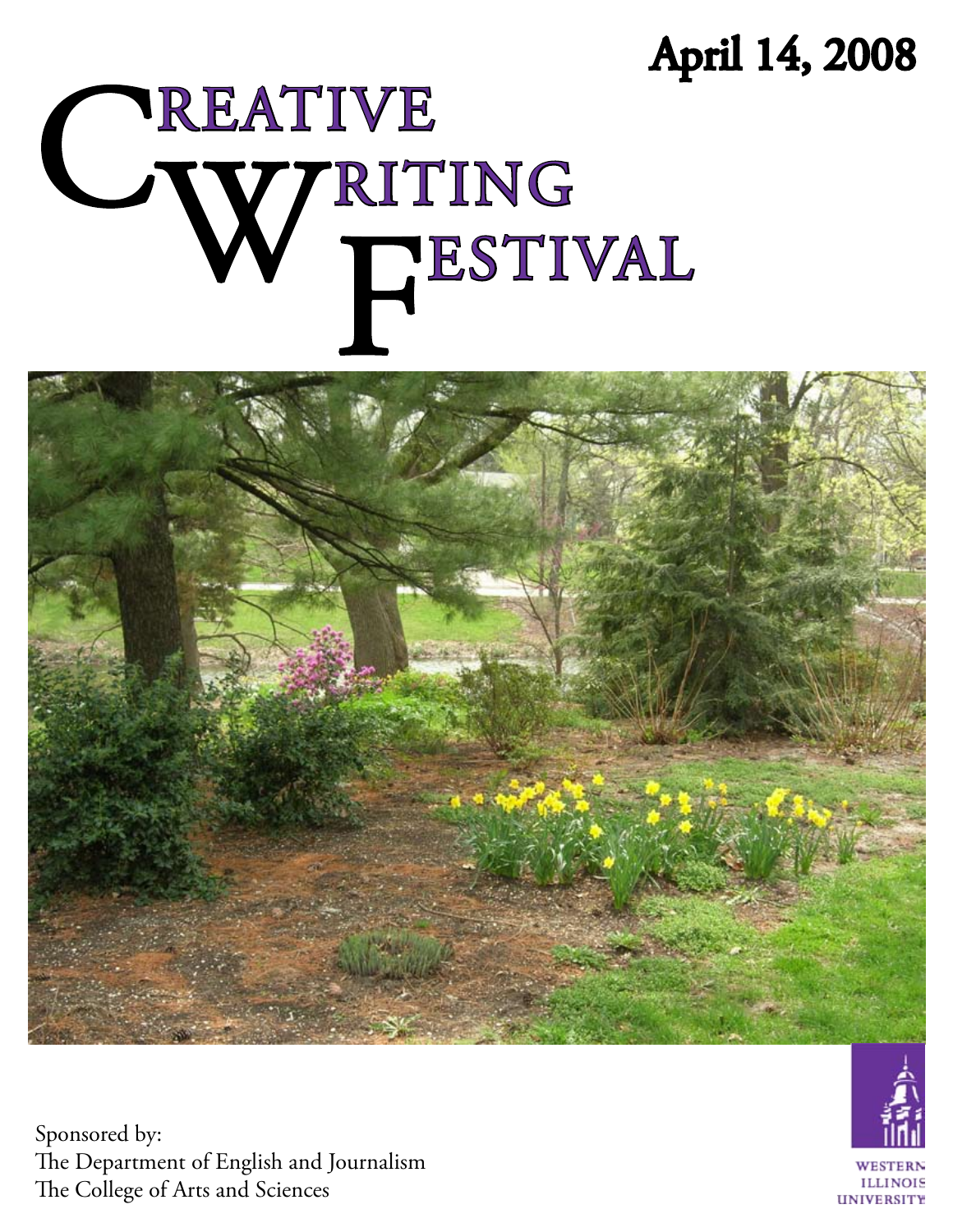# *2008 Creative Writing Festival Participants*

#### *Glenwood High School*

Keith Kelley, Teacher Lauren Buchloh Melissa Kapitan Teri King Kate Klemaier Erich O'Connor

#### *Hartsburg-Emden High School*

Nicole Coers, Teacher Charlene Girod Colton Hays Kristina Homer Casey Kennett Robert Lolling Danielle Miller Drew Pieper Arica Sadler Devon Swart Jordan West

#### *Home School*

Alicia Richards, Teacher Tracie Fross Katherine Richards Amber Swanson

#### *Keokuk High School*

Barbara Edler, Teacher Rebecca Allerman Kimber Critser Autumn DePew Carlee Gibson Leah Maerz Derek Nash Brianna Walden

#### *Lincoln Community High School*

Jennifer Keith, Teacher Kristin Baker Michelle Brawdy James Brown Courtney Crowell Dalton DePoy Emily Harms Kelsey Jurgens Adam King Matthew Merreighn Jessica Miller Aleta Raymond Brianna Skaggs Robert Skeens

### *Macomb High School*

Terry Krehbiel, Teacher Leesa Palmer, Teacher Amanda Axley Brenna Baker Jaccy Billeter Jennica Danner

Michael Foster Jocelyn Hicks Katelyn Hillyer Josh Keck Erica Lawver Amanda Michelle Miller Danny Morlock Ali Morrison Meg Paisley Therese Pircon Kaitlyn Rigdon Cody Roberts Lizzy Standard Ben Streit Makayla Trotter Alice Ye

#### *Mediapolis*

Angela Kome, Teacher Kass Braby Casie Brockert Hannah Burgus Nina Earnest Samantha McElhinney Lishay Murphy Lindsey Oetken Colin Parry Alyssa Quinn Kayla Rhum Jordan Roelfs Rachel Weiss Amber Welcher Katelyn Ann Wyss

#### *Pekin Community High School*

Maureen Naughtin, Teacher Colin Abernathy Devan Abernathy Drew Ashley Theresa Bridges Wade Delzell Haley Downey Michelle Eggemeyer Jennifer Erickson Michelle Feicke Kailin Ford Griffin Glass Brandon Hudson Desiree Huskisson Austin Little Brooke Maas Lori Ann Neulinger Ashley Olsen Ashley Reynolds Whitney Sharp Victoria Tordoff

#### *Project READY*

Shawn Rice, Teacher Elizabeth Duncan

Annie Ibrahim Megan Kruger Logan Minnick-Heard Sarah Sanchez Dana Williams

#### *Riverton High School*

Casey Tester, Teacher James Toland, Teacher Christine Ankrom Rachelle Best Carly Davis Megan Jagodzinski Jake Jerome Thomas Kocis Katie Kueper Kelsey Miller Zachary Murray Sara Nielsen Evan Peterson Jeffrey Price Taylor Pulliam Amanda Terry Josh Trader Emily Tupy

#### *Southeastern High School*

Kathy Holst, Teacher Janet Hopper, Teacher Lauren Allen Laura Arnold Lasia Dunlap Ashton Dunlap Amber Farwell Dustin Friday Corey Hamilton Kyle Ippensen Cody Jefferson Kollin Kerker Jake Klingele Shelby Lanning Jordan Ringenberger Taylor Roberts Amanda Rosendale Christal Scofield Kaiti Taylor

### *V.I.T.*

Karen Lafary, Teacher Shelby Adcock Sara Armstrong Colten Bradford Chey Carithers Devon DeMott Jody Hayes Elizabeth Howell Sarah Ritter Katlyn Selph Kerry Shawgo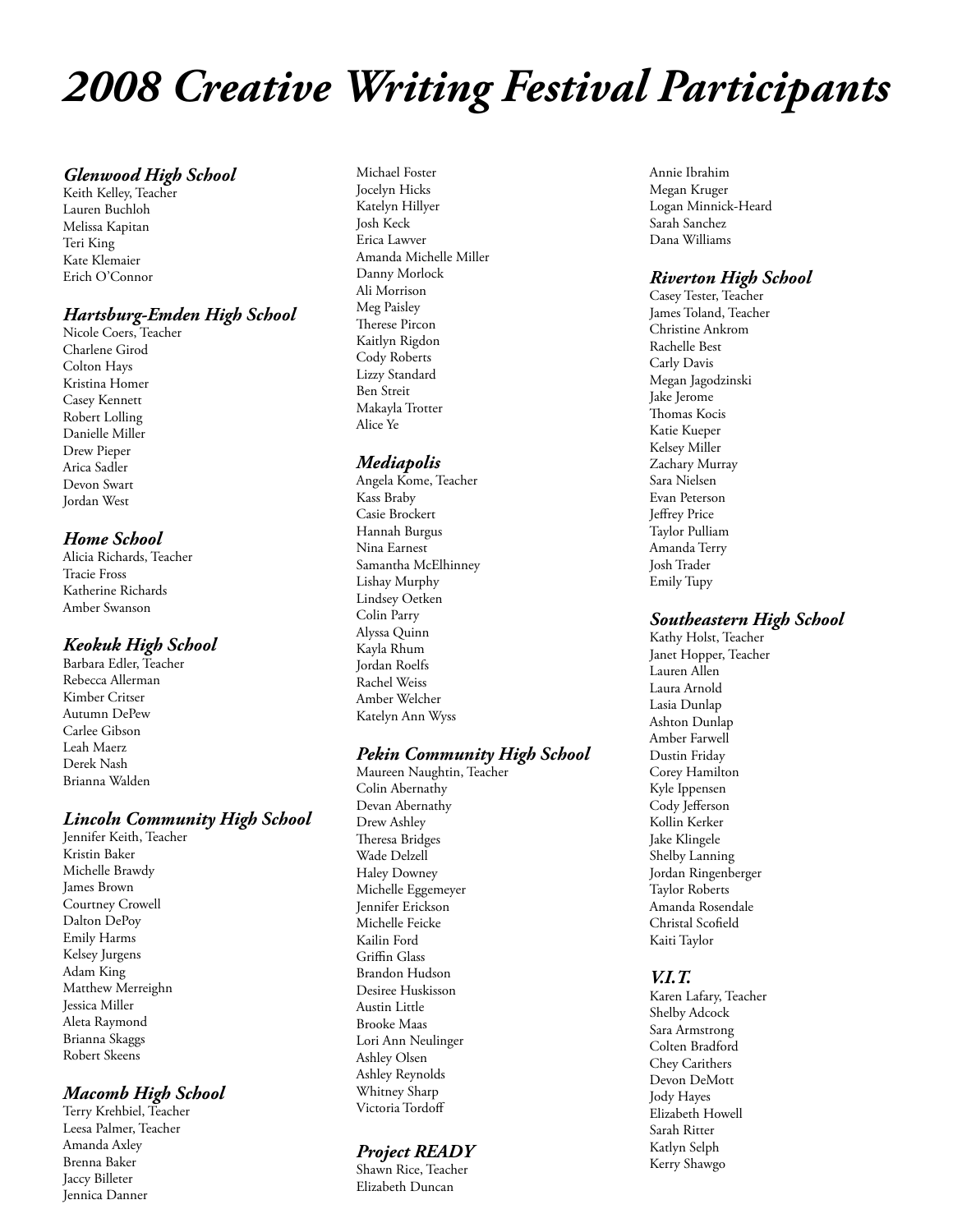# *2008 Creative Writing Festival Winners*

# *Poetry*

#### *1st Place*

Theresa Bridges Pekin Community High School *Who Knows*

### *2nd Place*

Alice Ye Macomb High School *Icarus Rising*

### *3rd Place*

Erica Lawver Macomb High School *For Your Consideration*

### *Honorable Mentions*

Theresa Bridges Pekin Community High School *Far Away*

Wade Delzell Pekin Community High School *One Special Girl*

Elizabeth Duncan Project READY *I AM*

Jennifer Erickson Pekin Community High School *Ode to My Beloved Character Shoes*

Melissa Kapitan Glenwood High School *Hephaestus*

Therese Pircon Macomb High School *Reconciliation*

Alice Ye Macomb High School *Before the Sun Sets and Sun Rises*

*Fiction*

*1st Place* Kaitlyn Rigdon Macomb High School *Summer's Lesson*

### *2nd Place*

Colin Abernathy Pekin Community High School *A Soldier's Duty*

### *3rd Place*

Katlyn Selph V.I.T. High School *Night Stalker*

### *Honorable Mention*

Josh Keck Macomb High School *Persecution*

# *Non-Fiction*

#### *1st Place* Makayla Trotter Macomb High School *Little-Girl Shaped Holes*

### *2nd Place*

Ashley Reynolds Pekin Community High School *Hostage*

### *3rd Place*

Amanda Axley Macomb High School *To Every Season*

#### *Honorable Mentions*

Colten Bradford V.I.T. High School *The Scramble*

Autumn DePew Keokuk High School *Grandma's House*

Leah Maerz Keokuk High School *Generation Gap*

Sarah Ritter V.I.T. High School *Nothing More, Nothing Less*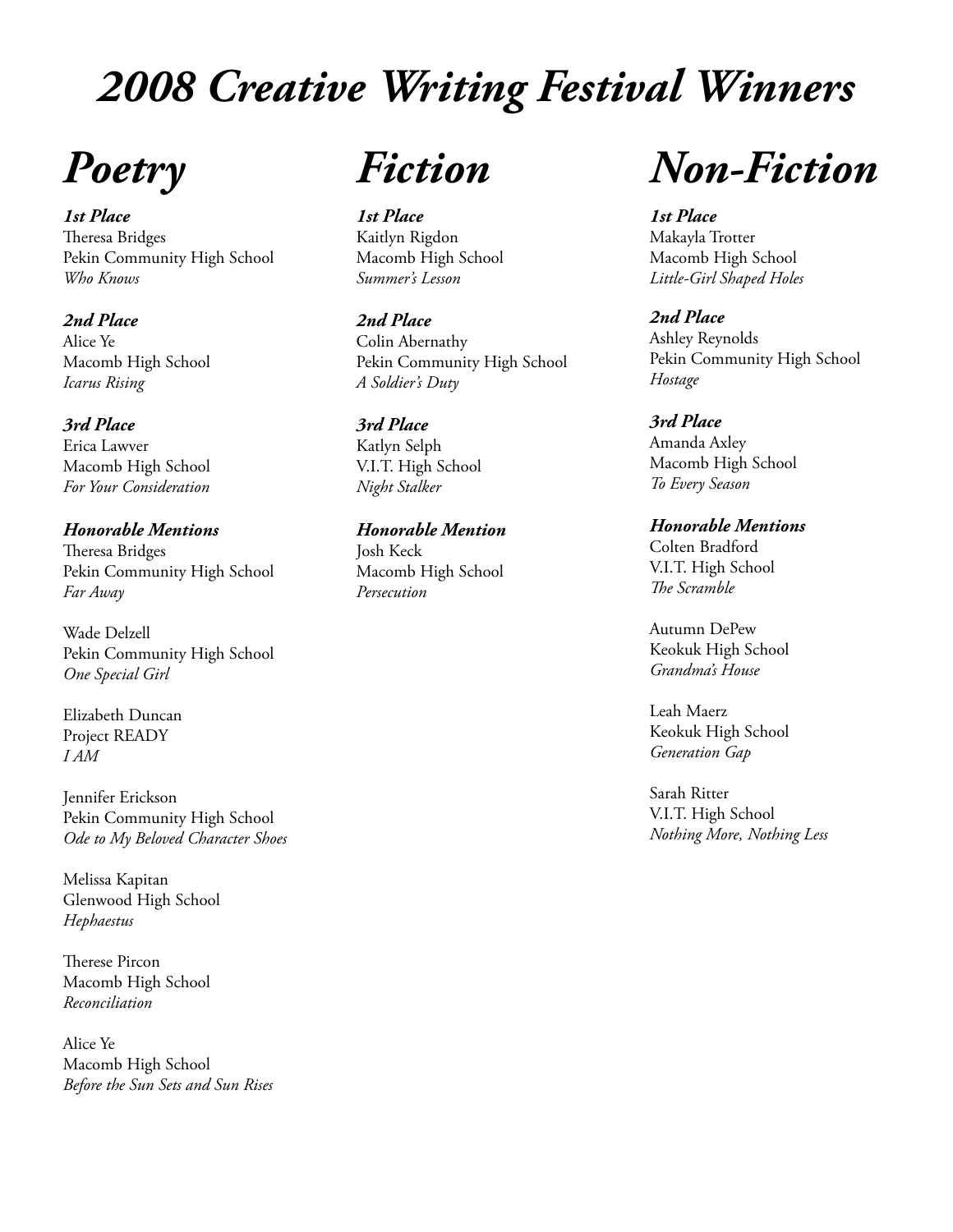# *The Creative Writing Festival in 2009 will be held on Monday, April 12*

http://www.wiu.edu/english/cwf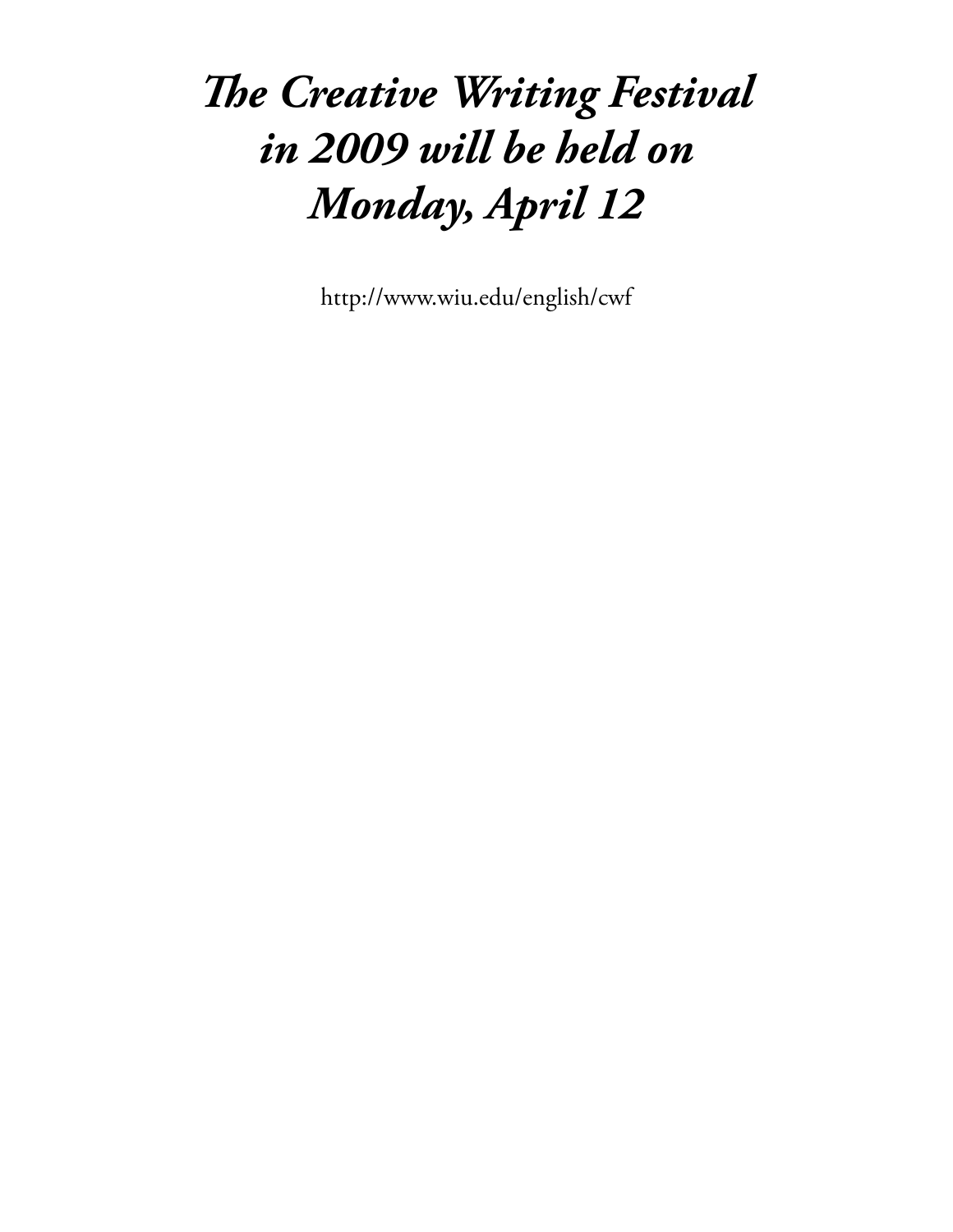# *1st Place Poetry*

Theresa Bridges Pekin Community High School

### *Who Knows*

Someone once said

Even though your heart is on the left,

It's always right

But maybe my heart didn't

Skip a beat

And maybe

The twinkle in your eye

Was the sun reflecting weird

And maybe the feeling

In my stomach

Was not having enough for breakfast

And maybe I just thought

It was love

# *2nd Place Poetry*

Alice Ye Macomb High School

# *Icarus Rising*

Gabriel was dragged in from the War half-dead. We watched him sign the papers, his wings torn. We looked over the forms with our gloves skirting around worn edges, and we glanced at each other. His hair was matted, and his eyes were glazed, and we smiled. He was left alone then, with the IVs and the monitors, while we went to dust off our lab equipment.

# *3rd Place Poetry*

Erica Lawver Macomb High School

# *For Your Consideration*

She struts down halls supported by bones of pride, her healthy ego nourished daily with compliments and pretty words Lies

Yet she ingests them like a starved leech on a succulent arm. Never can she get enough to fill her swelling belly.

A change in status quo warps her mind even more.

She has become an uncomprehending fool a hypocrite ridden with lies . Her ears are deaf to any advice or criticism, she no longer hears her friends as they reach out for help. Who needs to be considerate when one is now perfect? If only. Finding it necessary to change when others bring confrontations is preposterous in her eyes. If an issue arises, the fault lies within others -- certainly not she This idea brings the demise of relationships around her, relationships that once held meaning. The broken camaraderie is brushed away, like a clumsy moth on a sweltering July evening. Her emotions are hollow as she flits, fishing for the attention she bases her existence on. The friend in her is lost. Return: unlikely.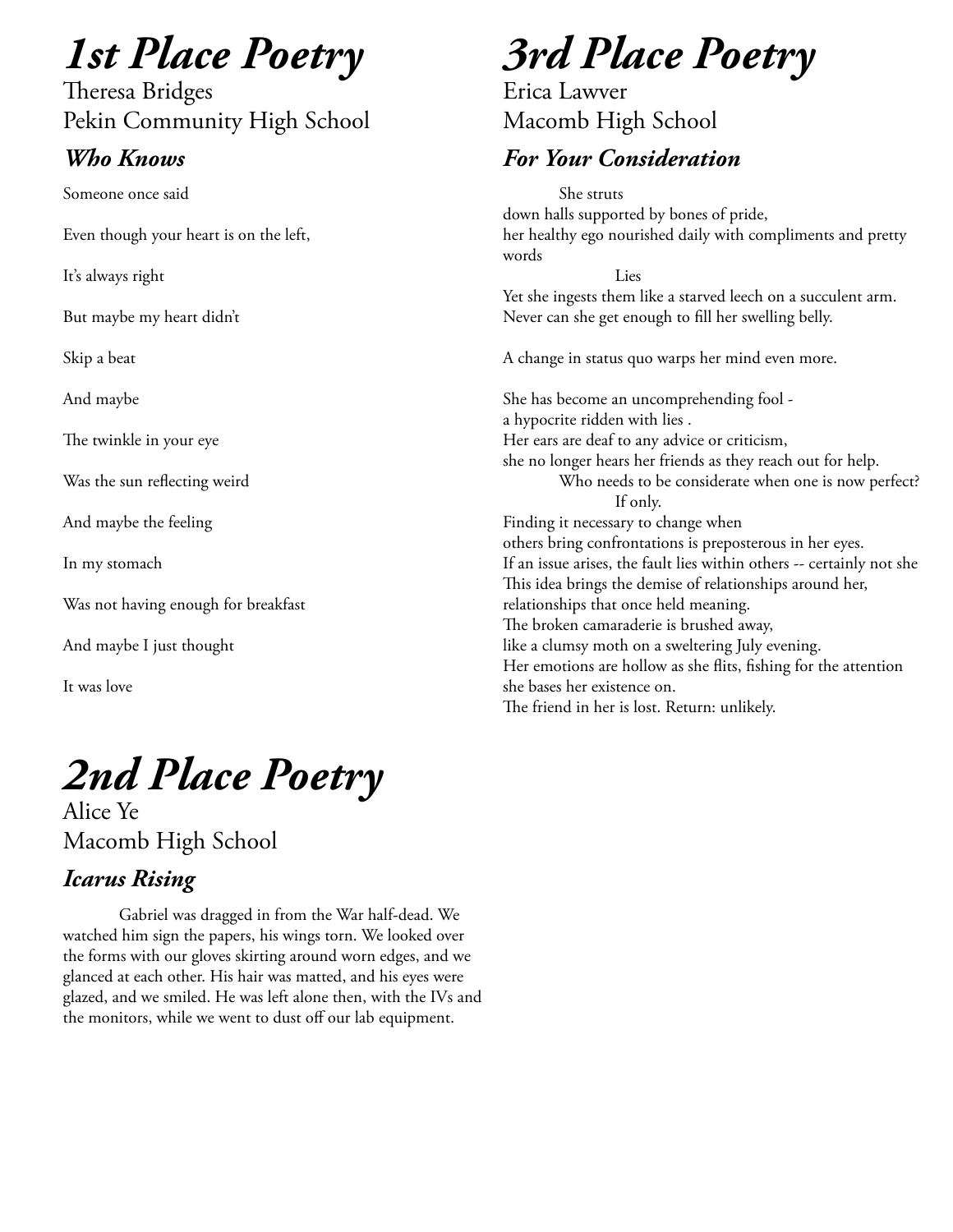# *Poetry (Honorable Mention)*

Theresa Bridges Pekin Community High School

### *Far Away*

Time will waste

He smokes Like there's no tomorrow He says it makes him feel alive

She drinks her wine Like water Because she feels dry inside

He drives his car Like a bullet

She says that time's slipping away He never thinks about his future To them, it's miles away

# Wade Delzell Pekin Community High School *One Special Girl*

She is the itch you cannot scratch She is the cold only you catch She is the best girl you ever met But you can never get Her to come your way You try to talk to her every day But you don't know what to say You tell yourself it will be okay So you try to keep your feelings at bay You want to be wither 'til you die You know you can't, so you let out a sigh You know you need her But you can't get her Even though you keep trying The flowers you send keep dying You know you can show her love You need help from above You decide to stop 'til you know it is time To find the right person and bust another rhyme

# Elizabeth Duncan Project READY

# *I AM*

I am your daughter fighting depression, I am your sister making a good impression, I am your friend thinking of suicide, I am a girl with anger to hide.

I am your daughter who is in love, I am your sister with something to prove, I am your friend who is always here for you I am the student sitting next to you.

I am a girl, who is lost and confused, And although I have lost, I will no longer lose.

# Jennifer Erickson Pekin Community High School *Ode to My Beloved Character Shoes*

The scratches formed into your leather sides Are like the scars of an old war veteran Aged, deep and forever permanent Some hate you and squirm at the thought Of being with you for more than an hour Though to me you are an old friend

For the past four years we have performed together Dancing our way across the Midwest Slowly your treaded bottoms have worn down Becoming embedded with dust from Danville Hair from Herscher and Aussie Instant Freeze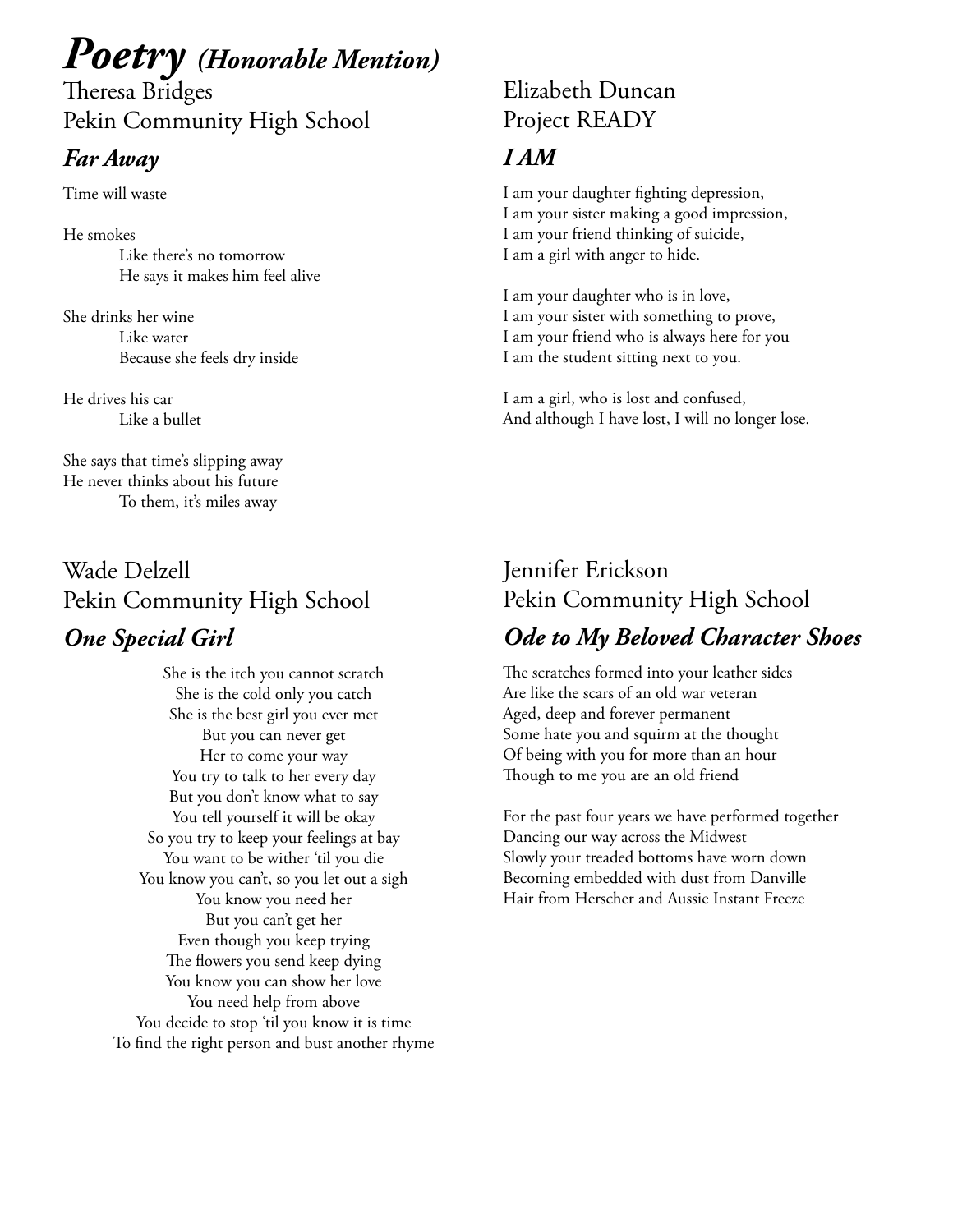# *Poetry (Honorable Mention)*

Melissa Kapitan Glenwood High School

# *Hephaestus*

Hot breath of Gods White, burning fire of Hell Disguises donned, hiding the desire. Venus in her naked glory Ares' triumphant cry And Hephaestus' growing rage. Revenge upon the traitors, He cries. From his deformed body, the Rods of metal breathe With the patterns of dusk and dawn. The rhythm of day and night Mimic his struggles. A metal net formed of anger Captures passion. Jealousy feeds Hephaestus, And he casts the betrayers to The judgment of Hades

# Therese Pircon Macomb High School

# *Reconciliation*

Bless me Father, for I have sinned. The Roots you so deeply planted into my heart Have now withered. They lie in my hands, Pressuring me to take up the shovel And dig again within.

In the beginning, there was light. The jumpstart of my life. Musical dinosaurs and educational monsters, My babysitters for the early Morn. Groggy sisters, and the occasional cousin, in teddy bear footies, Sippy cups in hand, Mesmerized by images in a box. Squished wriggling bodies on Grandma's couch, Comfort in each ritual; Home.

Midmorning Sun. Cozy mornings gone, a parochial education begins with its multiplication tables, Apostles' Creeds, Acts of Contrition and Glory Be's. The naked awareness that Eve once felt overtakes her 10-year-old daughters.

Barbies exchanged for a sportsbras. The girl's bathroom legislates Death before a hand me. Ill equipped was I for the battles of puberty. Waves of the "middle school elite", Flow through the hallways. Never did I think I would have to swim Among them To survive, But I learned. I adjusted. I changed.

High Noon. I'm out of my territory. A foreign sun, smothering my world, is making me dizzy. Flames of passion and curiosity ignite And scorch the Little Flower within. Hail, Holy Queen, Mother of Mercy You taught me to believe such flames were the Chariots to damnation. Now, I am not so naïve. Some. But not as much.

The sun is moving overhead. Its scalding heat that once burned so deep Now softens. Burns from the past Scar as eternal reminders, Some may never heal. I am told to give up. I am labeled many things. I am pierced again and again From this sun, this life.

### But

I feel the Little Flower, growing from the ashes, More beautiful and Stronger than before. And I allow myself to fold my hands and bow my head once more. And I pray.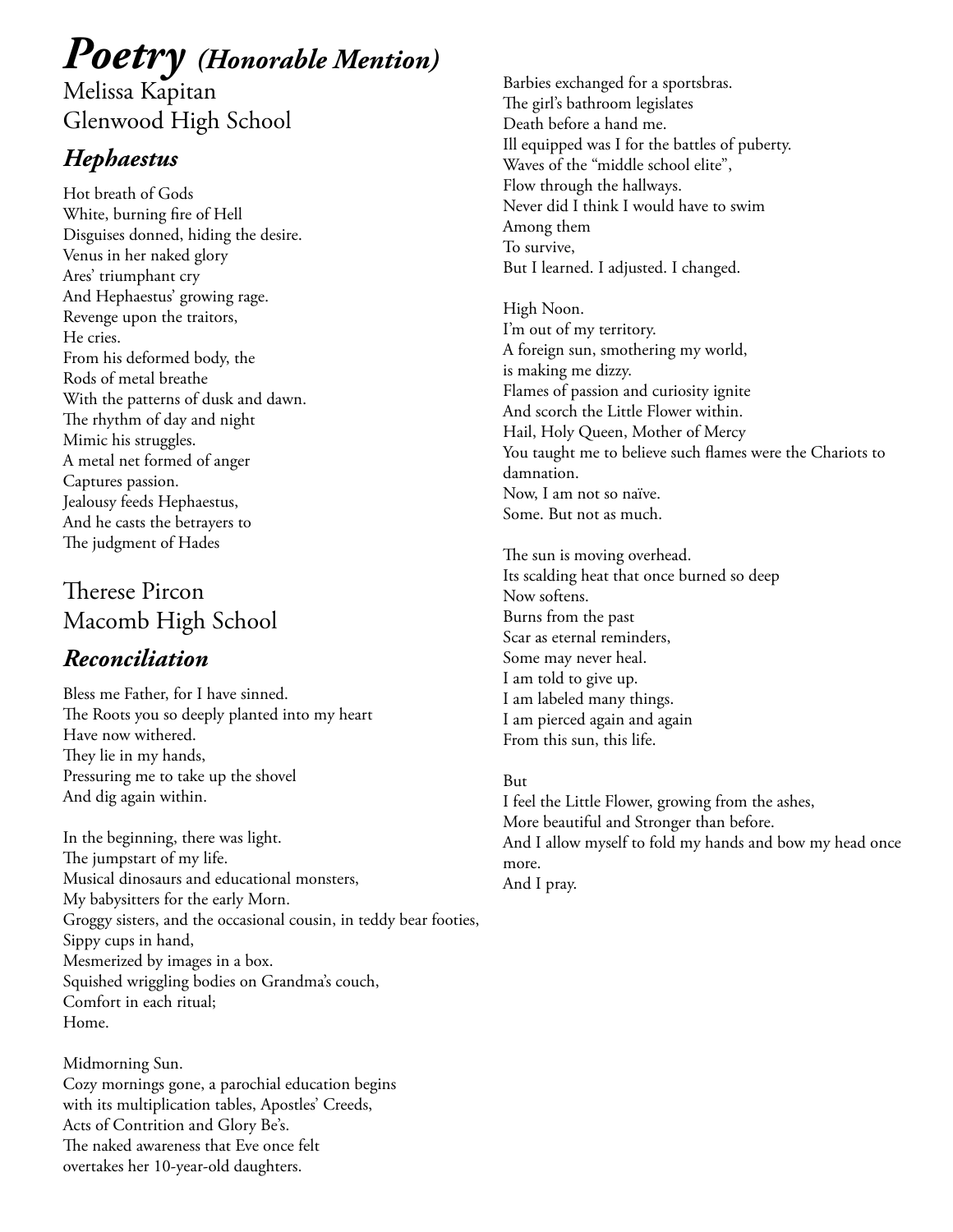# *Poetry (Honorable Mention)*

Alice Ye Macomb High School

# *Before the Sun Sets and Sun Rises*

Attention! Today will be the yesterday of tomorrow. So gut your pigs, And spill your blood.

My ballroom partner, Take care. Broken legs would be bad. You'll dance this last waltz with me?

**HAGS** They'll wait in the streets, Mindless of heat waves, Trying to save their curls.

Adolescents, Sitting on the kitchen counter, Digging knives into their skin. "Oh woe! Oh woe!"

Miss Rain, Will cry for us. In heaving clouds, As we make the same slips.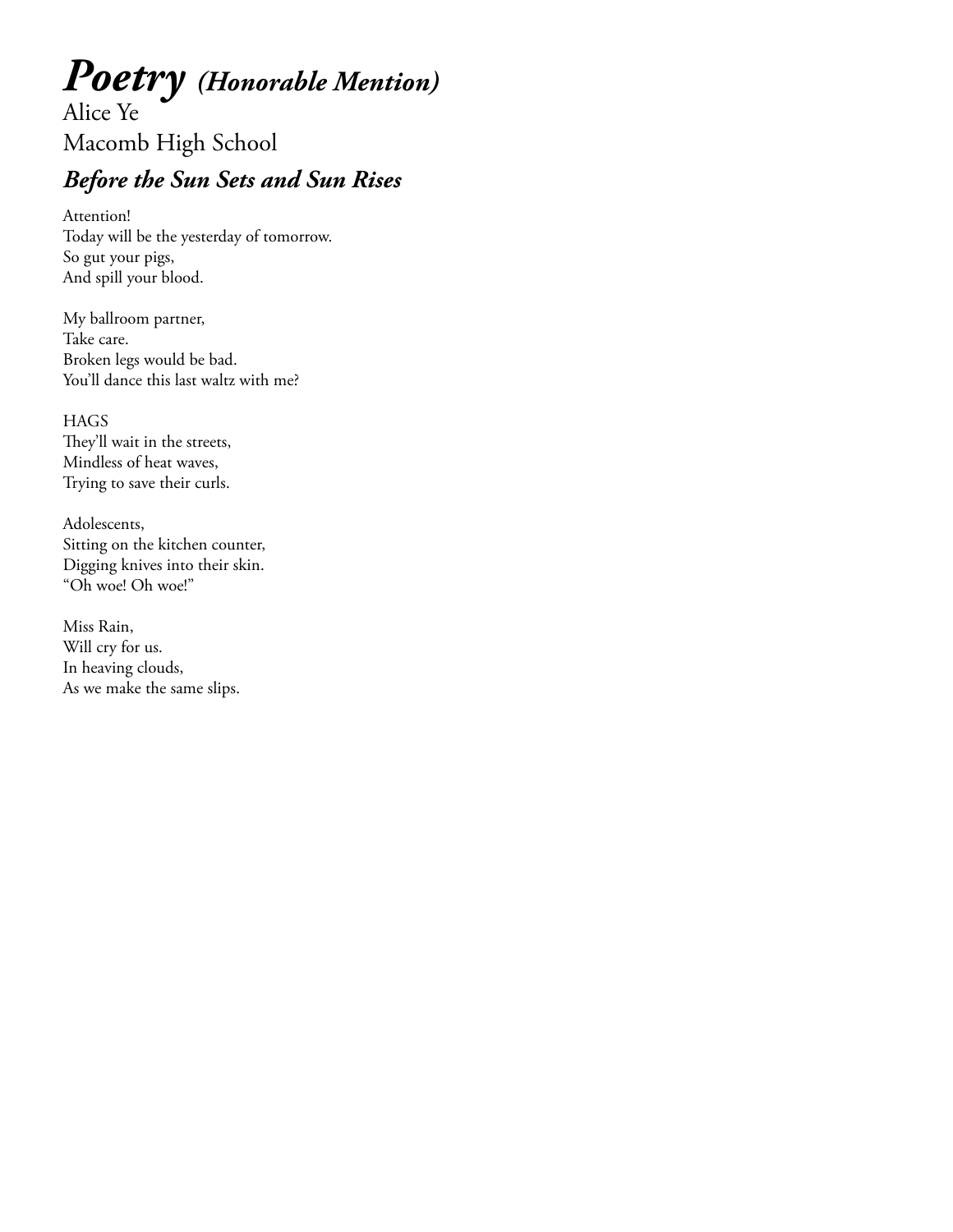# *1st Place Fiction*

# Kaitlyn Rigdon Macomb High School

### *Summer's Lesson*

"It's so hot!" she whined as she threw herself on the refreshing tile floor. It felt so nice to lie there, with her cheek pressed against the cool ground, in the middle of the heat wave.

"Oh, Molly," her mother sighed, "it's not as hot as it has been, and I just cleaned that floor. Now get up."

"But it's so hot," she dragged out every word, appearing to use all the energy in her body. It was hot outside, however, not as boiling as young Molly made it out to be. Still, for some reason she thought this summer was going to kill her. "I walk outside and the heat sucks all the air away from my body, and I can't breathe. Worse, puddles of water that form on my head slowly drip to my feet, itching my body the whole way down."

"Well, your brother is waiting for you to walk to the pool with him. The pool always cools you down; besides once you get in the water you will feel better." Molly knew the pool was the one thing that would make her brother happy; at least if he was happy then he wasn't bugging her. Slowly, Molly pulled one leg off the ground at a time, stopping from time to time only to sigh as deeply as she could.

The walk to the pool wasn't long, but on a hot day it seemed to take forever. The sun was beating down on their heads, and the pool bags, weighing down their arms, slowed them to a sluggish pace. Molly had to constantly reach up and wipe the sweat from her brow so it didn't slide into her eyes, forcing her to squint. Nevertheless, the sun's rays were already making it hard to fully open her eyes. Her heart was pounding, probably from the draining walk, but also from the thought of her friend, confined to a bed in a white room with beeping machine, somewhere across the country. It was hard to focus on anything else, but she kept going. Neither of them dared to speak, for if they did, one was likely to snap at the other. Their heads pointed towards the ground, mouths not moving, legs barely able to muster enough energy to take the next step, they continued along.

They stopped at the beginning of the block and glanced towards the pool. It was quiet. They scanned the area for people and listened hard for shouts, but they heard none. Somehow, they managed to run the rest of the way to the pool. They ran until they reached the locked entrance. They pushed and pulled, but no matter what they did the door would not open.

"Maybe they made another entrance and this isn't even the right one." Her brother suggested. Molly glanced at him, disgusted. He always had to think everything would turn out fine. It wouldn't though, she knew. Life never just handed you what you wanted. No. It would hold it just outside your reach, so you had to jump for it like an idiot while all the other kids gathered in a circle and giggled. Today was too hot for jumping.

"Do you see another door?" she snapped. They both stood there for a few moments- stunned at what they had found.

"I don't know… it has to be open." He squealed in anger. He threw his bags to the ground, and his empty hands formed fists as he stood there breathing heavily. Molly couldn't tell if the sun or rage was making his face so red.

"Calm down. It's okay. Let's just go home." She assured him. But he turned and ran to the other side of the building. Molly took off after him and found him around the corner banging on the fence.

"Open the door!" he screamed. "I want to swim, it's hot."

"There's no one there. Let's just go home before it gets any hotter." He turned and stared at her, his eyes narrowed so she could barely make out the gray surrounding the pupil. His brow furrowed underneath the layer of wrinkles he forced upon his face.

"I hate summer," he sighed as he dragged his bag in the dust towards home.

She hated standing there, watching her brother try to comprehend the hardest lesson she had ever learned about reality. He looked younger than ever as he moved one foot by dragging it on the ground in front of the other. There was no effort to hold up his swim bag or his head. Molly's head began to fill with compassion for her innocent brother. Maybe her life wasn't perfect, but his day could be.

"Wait," she cried, running to catch up to him, "let's go find the ice cream man. I think I can hear the truck a block over." His little eyes instantly lit up, and she felt overcome with a smile herself. At that moment Molly realized that she was okay, and she could still fully live her life. She knew that he had forgotten all about the pool; she knew that he had forgotten that life wasn't perfect, at least for now.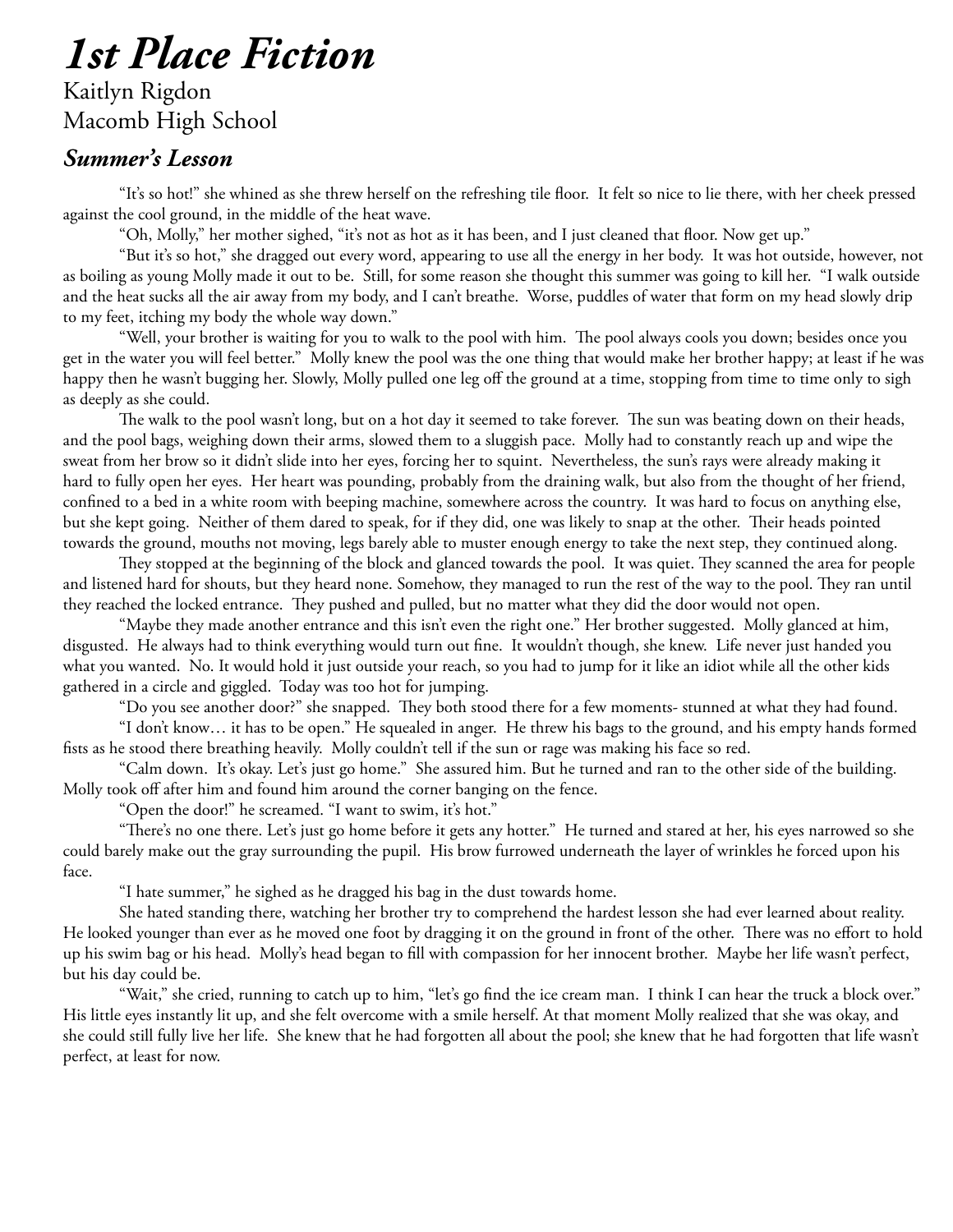# *2nd Place Fiction*

Colin Abernathy Pekin Community High School

# *A Soldier's Duty*

I still remember the day my father left to fight in the war. Never before had he left the house to actually fight although he had always been involved in war business—whether it was done from the computer or not.

I sat alone on the sofa in the living room the day we received the phone call. I could tell that something was wrong from the moment my father hung up. Usually, he finished his conversations with a "Mmmmhmmm, Bye," but not this time. He immediately pulled my mother into the bedroom where they sat and talked for hours. Ocassionally, I could hear bits and pieces of their conversation, but it was never enough to understand.

Finally, they both emerged from the room. My mother's eyes were reddened from crying. She said nothing as she returned to her housework. My father, however, left the house and did not return until late evening.

When my father reentered the house, he looked very upset.

"Hey soldier." He said to me as he often did.

I hated everything about the nickname. I hated everything about the war. I hated everything about what I had seen in the news; about the suicides and fighting.

My father knew my name was Brian, there was no doubting it, but he never knew that I hated being called soldier. I guess he hoped that I would someday follow in his footsteps and become a war hero, though I never thought of him as one.

"Hi, Dad." I said, not taking my eyes away from the television screen. He entered the kitchen and began peeling potatoes as my mother prepared a roast.

I sat there on the sofa until dinner. We gathered around the table as we had done every night. I lifted my fork from the folded napkin where it had been resting and was about to cut into my piece of meat when my father spoke.

"Hold on, son," he said, folding his hands in his lap. "There is something I need to lay on the table." He paused for a moment and began laughing. "Get it? On the table?"

My mother began making an awkward blubbering noise. I couldn't tell if she was laughing or crying. "What is it?" I said, still not knowing the seriousness of the issue.

"Well, I am going to be leaving for awhile. As you know, I have a duty to my country and they need me right now so...I'm leaving for the war this weekend." He started as he began to pick at the food on his plate. "Don't worry, because I am only going to be there for a couple of weeks. It's not that I have to actually go kill anybody either. Just don't worry about it, okay?"

He was asking us both, but no one answered. It appeared as though he was hiding behind a confident shell that no one would be able to break through. It was like he believed his own lie that everything would be okay. Our table was quiet; no clinking of our forks on our plates, or the jingling of the ice against our glasses. There was just absolute silence. My father's eyes wandered around the kitchen as he began eating his meal. My mother and I did the same, hoping that the dinner would still taste good after hearing what we just heard.

After dinner, when we had all cleared our plates and retired to the sofa, I sat and looked at my mother who seemed to be deep in thought. I said nothing as I got up and went into my parents' bedroom where my father was packing his camouflage duffle bag. It had been sitting in their closet taking up space since he left the army at age twenty-one. I had always been proud of him for making that choice. Starting a family is more important in my eyes—probably because, if he hadn't, I wouldn't have been born.

"When are you leaving?" I asked as I stared at the family picture he had just placed in the side pocket.

"Saturday afternoon," he stated.

"That's tomorrow," I said, my words fading out slowly.

"I know. I'll be back as soon as I can. I'm not going to let anything happen." There was anger in his voice, but I knew he didn't mean it. Deep inside, he was scared, and I don't think he knew what *was* going to happen. I know I didn't.

My father left that Saturday at twelve-seventeen. I watched as he and the other green shirted men drove away. My mother kept a happy face as we went inside. The rest of the day was unusually usual. I thought that everything would seem strange and I would be mad, but I wasn't. Maybe it was the weather because I felt happy. It was warm outside and the sun was shining. My father's assuring words may have also contributed. He helped me to feel better about him leaving. I knew he wanted me to take care of my mother while he was away, and to do that I had to be content with myself first.

For weeks, I took on my father's household duties. I took out the garbage, mowed the lawn, and even fixed the washing machine a couple of times. I wanted to make sure that I kept myself busy. That way, I wouldn't have any time to feel sad about him leaving.

I was emptying the dishwasher when the telephone rang. I didn't expect it to be bad news. After all, my father had just been deployed to war. I didn't think anything could be worse than that...but I was wrong. My mother hung up and immediately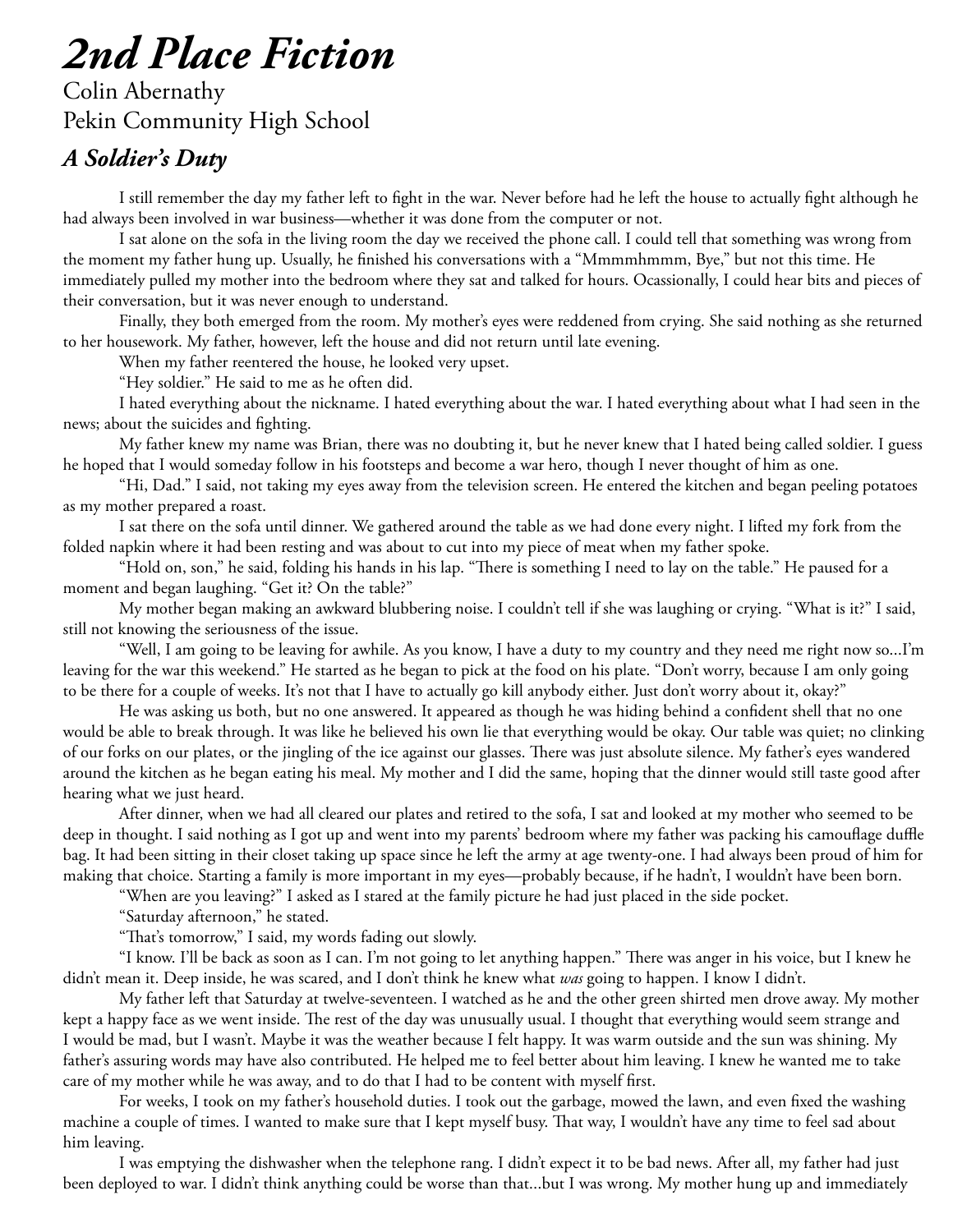grabbed her coat. She didn't even mention what had happened or where she was going as she got into the car. I instinctively followed her out the door and into the front seat. We drove for what seemed like hours.

Finally, we pulled up to our destination: the hospital. We entered through the emergency area. I looked around and saw a mass of injured men. They looked like soldiers...broken men who felt that they had failed though they had no reason to.

I sat alone again on a sofa in a waiting room among other family members of soldiers who were either too young or too scared to go into the room. I felt a horrible sense of impending doom as I tried to figure out what was going on. I listened closely to the conversations around me. To my left, I heard that there had been an explosion. On my right, I heard that eight men had died and that they were too disfigured to identify. I didn't know what to think. I just sat and started to tear up. I didn't want to imagine my father being one of the eight who had been mutilated.

Finally, my mother came out of the room with her hands over her mouth. She motioned me in and I looked in the bed centered in the room. It was my father. He was extremely bruised and battered, but alive; or so I was told. I couldn't tell. He did not move or speak, or even smile at us. As I sat down beside him, just happy that he was alive, a doctor walked in. He explained the critical condition that my father was in. He had gotten severe head trauma when a bomb exploded just feet away from him as he boarded the same hummer that carried him away. He was on his way home. He probably would not have even survived had it not been for the picture of our family in the front pocket of his bag, encased in a silver frame. Suddenly, I felt like everything was going to be just fine, and that we would all be together.

Unfortunately, I was again wrong. The doctor proceeded to tell us that he would likely never come out of the coma-like state that he was now in. My mother broke down in tears while I sat in shock. I looked at him. He was right there, breathing; just breathing. It wasn't much, but it was enough to fill me with hope. As long as I saw that chest moving up and down, I knew he was okay, and somehow I'd be okay, too.

Many months passed. My father spent everyday in the same room of that hospital. He missed my birthday party and my baseball games. He missed Father's Day and Mother's Day. I was angry at the world for what had happened. I questioned everyone, even myself. I wondered why I deserved this—why my mother deserved this—why all the other soldiers' families deserved this.

On July nineteenth, my questions were answered. As I sat in the room next to my father, his eyes slowly opened. I wanted to call for my mother who was outside talking to the doctor, but I didn't. I got as close as I could and leaned over him. I was praying that he would be able to recognize me. Then his eyes fluttered open and I saw them fully. I had even forgotten what color they were until that moment, but when I saw him, and he saw me. I felt calm. I felt happy and thankful—something I hadn't felt in a long time.

My father only smiled at me and I smiled back. Looking down at him, I felt relieved. I felt like everything that had happened before didn't matter now. I felt like I could finally cry, and that's what I did.

"Come on now," he said smiling. "Soldiers don't cry. Don't you want to be a soldier and serve your country?"

I looked up at the ceiling, amazed that he would even say that word: soldier. All I could do was tell him the truth. "No." I said quietly.

I watched as the smile faded from his lips and he fell back into the pillow. My mother walked in at that moment, not noticing that he had just died. The doctors all rushed in with their needles and machines as I sat once again, crying. They attempted to revive him, but he was already gone.

That Saturday, I stood next to my father's grave after the funeral. I was so angry and upset at him for what he said and I knew he had felt the same way about me. With tears in my eyes, I started talking as if he was right there with me.

"Why? Why would I want to be a soldier? Can't I just be myself—just be Brian?" I began asking the mound of soil that was my father. "How can anyone be a soldier? Just look at you. You're gone and now we all have to live our lives without a father. Not just me, but all those other soldiers' families! Why would I want to be a soldier? What reason is there that makes it okay to die? How is your death for the greater good? I don't want to be a soldier. I don't want to die for my country! I don't want to end up like you."

I felt ashamed for saying the harsh words. But it was how I felt. I was entitled to my opinion, though it may have been wrong, or unfair, and though I may not have understood the true meaning of being a soldier, the opinion was still mine. Being the child of a fallen soldier, I didn't care. All I wanted was a father.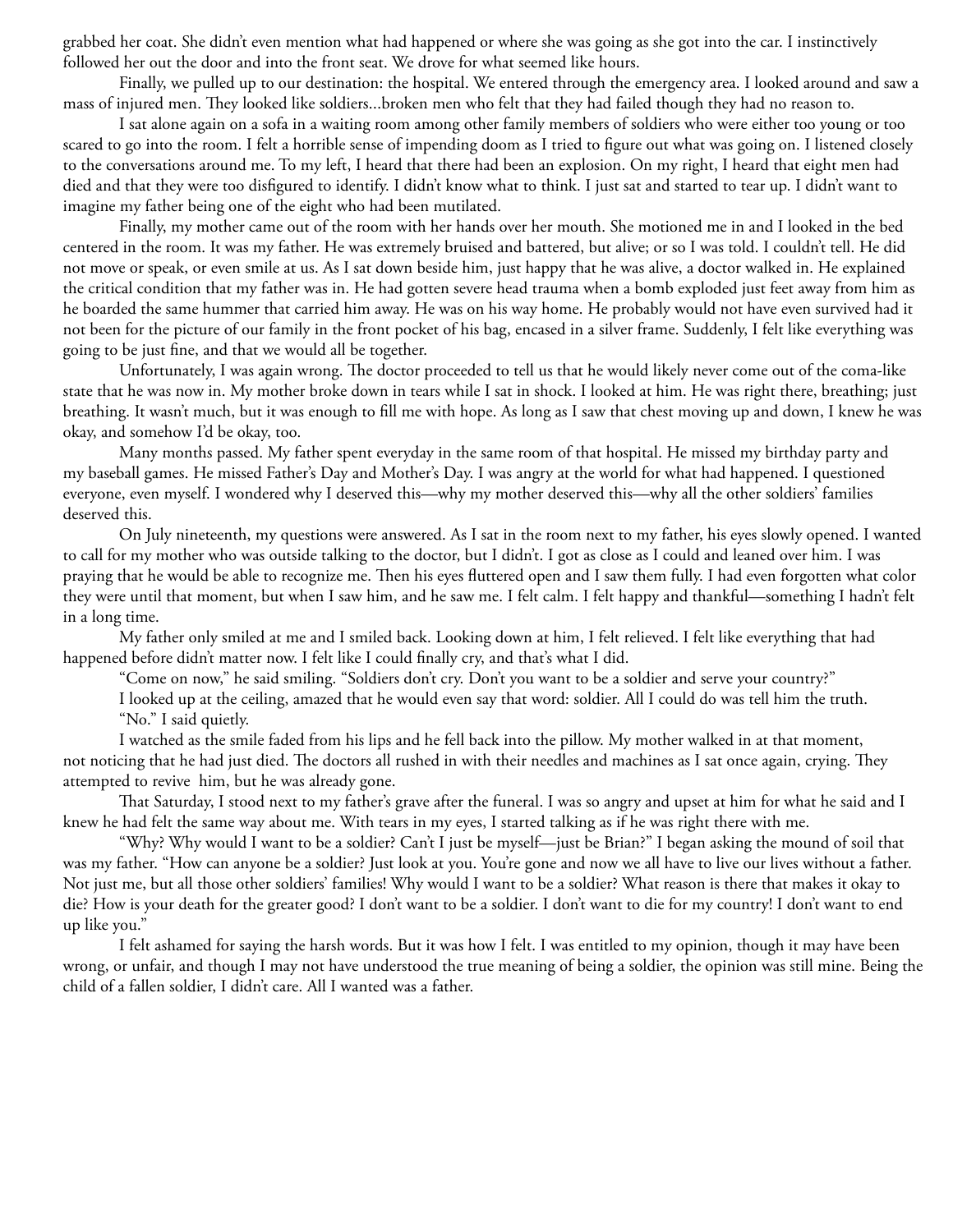# *3rd Place Fiction*

Katlyn Selph V.I.T. High School

### *Night Stalker*

#### Nissa Vaughn's Story

Legend has it that a married woman found out that her husband was having an affair with a local woman. The wife was jealous, so to get back at him she drowned their two children in the bathtub. When she realized what she had done, she jumped off Crybaby Bridge into her watery grave. A few months after her death, people started to turn up missing. All of them were men, either married or in a relationship. They say that the Lady in White stands along the side of the road waiting to be picked up by any man who passes by. When they get to her house (which has been left abandoned for years) she tests their relationship by seeing if the man will cheat, and if he does she kills him for breaking that girl's heart.

#### October 28

The town of Apple Bottom, Maine held a festival every year from October 29 to midnight on Halloween night. Everyone in town dressed up as the Lady in White. Anyone in a relationship held a rose and wore a sign around their neck saying, " I was killed by the Lady in White."

Most of the town folks believed in the Lady in White, but some thought that it was just a story parents told the kids to scare them from getting in cars with strangers. There was a group of friends who thought the whole festival was ridiculous, so every year on the first day of the festival they would pull a prank to make it more fun for them. This year's prank went wrong on all accounts.

It was the day before the Lady In White festival, and Malich and his friends Tyson, Gordy, and Ivy were sitting in Malich's basement putting the finishing touches on their prank. Their plan this year was to have Ivy dress up like the Lady in White, and Gordy would be one of her victims. Gordy would look like he was hung from Crybaby Bridge and Ivy was going to stand about 20 ft. from the bridge. That way, she was the first thing you saw before you saw Gordy's dead body hanging from the bridge.

On the T.V., the news reporter discussed another missing man. "Nathan Watson was last seen leaving the bar around 11:30 two days ago. His truck was found 10 miles from the Lady in White's old house. There was no sign of a struggle and the police have yet to find any leads that will close these missing persons cases."

"Do you really think that the Lady in White would go through all the trouble just to stop men from cheating?" asked Gordy. Tyson looked at him like he was crazy.

"Are you serious? The Lady in White is just a story that parents tell little kids to scare them from goin' near the bridge and fallin' off. That, and they don't want the kids to go to Vaughn's house. People say the children were buried in the back yard."

Gordy looked at him puzzled. "Why would anyone want to go out there?"

"People go out there to get a scare out of it. Mr. Vaughn won't let anybody move anything on account of that there are too many painful memories in the house on the property. Besides, he goes up there every year on the day of his children's death."

"You mean he goes in the house where his kids were murdered?"

"No, he just places flowers outside the place and leaves. Then he goes to the bridge and throws a rose in the river," Tyson said, working on the noose they were going to use. Ivy and Malich were working on the dress Ivy would wear tomorrow.

#### October 29

#### First Night Of The Festival

There was always a hay rack ride on the first night of the festival, and it gave a tour of where the Lady in White lived, where she jumped off the bridge, and where her children were suppose to be buried. That afternoon, Malich and the others drove down to Crybaby Bridge to set everything up. They were setting up the platform that Gordy would stand on to make him look like he was hanging in mid air.

"Are you sure that there is no way for me to actually kill myself on this thing?" Gordy asked.

"For the hundredth time, Gordy, we tested it and it holds both me and Tyson with no problem," said Malich, tired of hearing Gordy complain about the platform.

"Will you relax, Gordy? If the platform breaks, we'll make sure to bury some ding-dongs with you so you don't get hungry in the after life," Tyson said, laughing. Tyson always made jokes about Gordy's ability to eat anything and not gain a pound.

"Yea, and when you die maybe we can have a nightlight installed," Gordy retorted back. Tyson wrapped his arm around Gordy's neck and they wrestled for a few minuets. Tyson got Gordy in a headlock until he finally cried uncle. Tyson let him fall to the ground. Gordy picked himself up and brushed the dirt off his pants.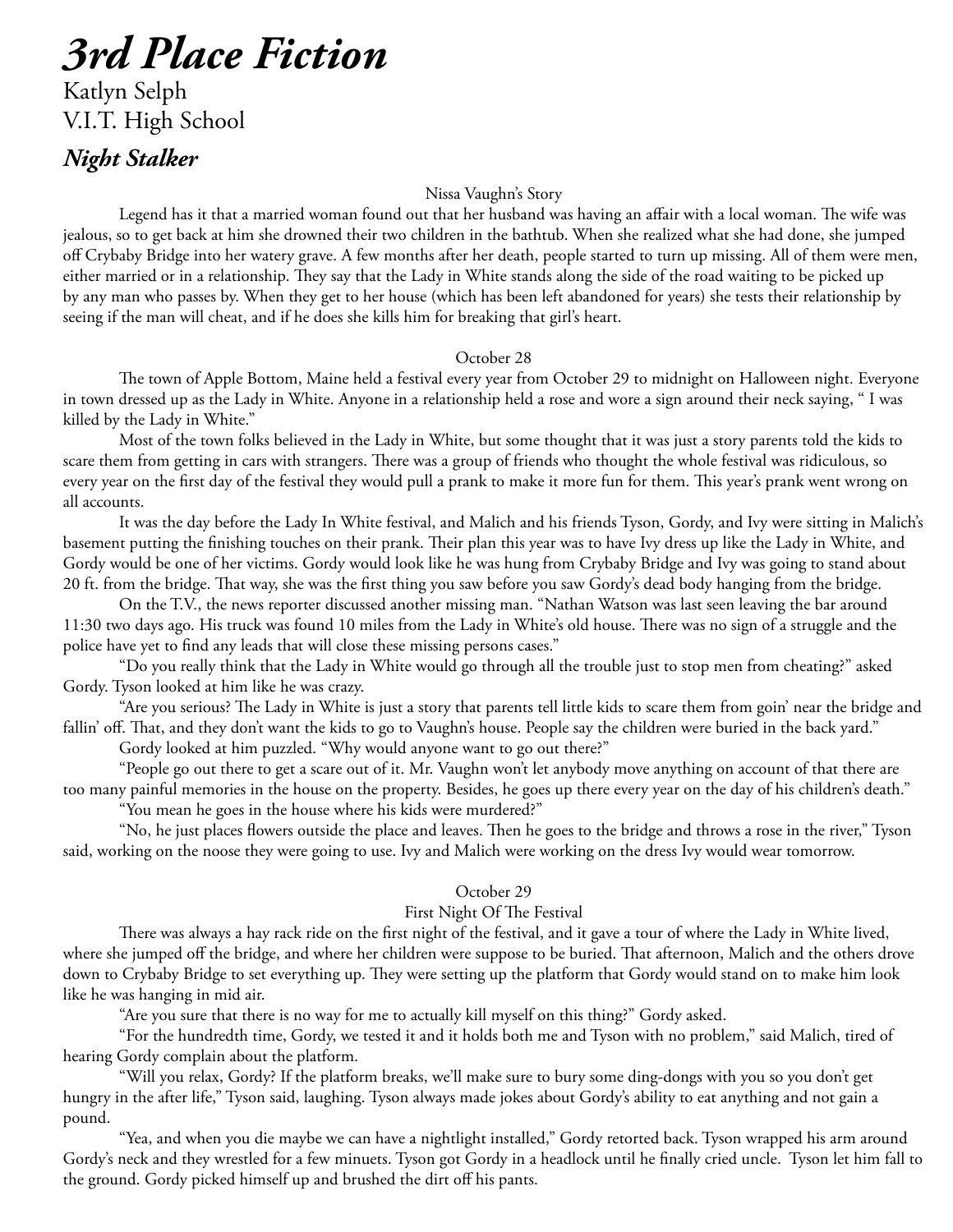"Oh, don't look so bummed. You'll win one of these days and when you do I'll kiss your shoes," Tyson said throwing Gordy a bottle of water.

Gordy caught it and looked at it as if he was going to throw it back at him. Instead, he opened it and took a swig. Ivy came up behind him, put an arm around his shoulders, and handed him a climbing harness. "What's this for?" he asked taking the harness from her, looking at it worried. "It's to help you get the noose around your neck and just in case something happens to the platform," she said.

Gordy looked from the harness to the platform and then at Ivy. "What are you gonna secure it to just in case something does go wrong?"

"We'll secure it to the bridge, that way if you do fall or something then all you have to do is swing to the bridge and pull yourself up."

Gordy still didn't seem to like this idea.

#### Night of the Festival

#### Crybaby Bridge/Nissa Vaughn's House

Everything was in place for the prank. Malich, Tyson, and Ivy were headed to the bridge. Gordy was going to meet up with them before the tour started. Malich, Tyson, and Ivy went to the bridge to make sure everything was still in place and that nobody could see Malich and Tyson hiding on the other side of the bank. Ivy was in a white, knee length dress that was ripped a bit to make it look worn, and she was not wearing shoes.

"Where's Gordy? He should be here by now," said Tyson after about an hour.

"I don't know," said Ivy, shivering.

"Why don't you call him and see where he's at?"

Her teeth were chattering like crazy. Malich shrugged off his jacket and handed it to her. She took it with a smile, putting her arms through it.

"Thanks."

"No problem," he said, smiling.

Tyson rolled his eyes, pulled out his cell phone, and dialed Gordy's number. There was a pause as he waited for Gordy to answer.

"Hey where are you?"

"I'm getting ready to go past the bridge."

"What took you so long?"

"I couldn't get out of my house. My mom was yelling at me about my grades."

"Well hurry up. It's freezing out here."

"All right I'll be there in…hey I see Ivy."

"What do you mean you see Ivy? She's in the clearing with me and Malich."

"No, I'm serious. She's standing along the side of the road in that white dress."

"No, she's standing right next to me. You're seeing things."

"Well, whoever it is, I'm giving them a ride."

"Didn't your mother ever tell you not to pick up strangers? Besides, what's Amber gonna think when she hears you're picking up girls on the side of the road?"

Malich and Ivy looked at Tyson with a weird expression on their faces. Tyson just smiled and held up his index finger. "What Amber doesn't know won't hurt her."

"Yea, you'll think that when she… Gordy? Hello? Gordy, I can't hear you; there's too much static. Gordy? Gordy?"

Tyson looked at his phone, shut it, and looked at Malich and Ivy.

"The call was lost," he said, looking at his service bars.

Tyson's phone rang. "Gordy? What happened…"

"TYSON HELP ME!!! IT'S HER! IT'S NISAA VAU…. AHHHHH!"

The phone went silent. They looked at each other.

"We have to go help him," said Malich.

They ran to the jeep and drove out of the clearing. When they got to the end of the road that leads to the bridge they found Gordy's car. The doors were open and there was no one inside.

Then Malich saw Gordy's cell phone on the floor. There was a voicemail and he checked the message. It was Gordy screaming. There was another voice that he didn't recognize. It was saying, "I can never go home."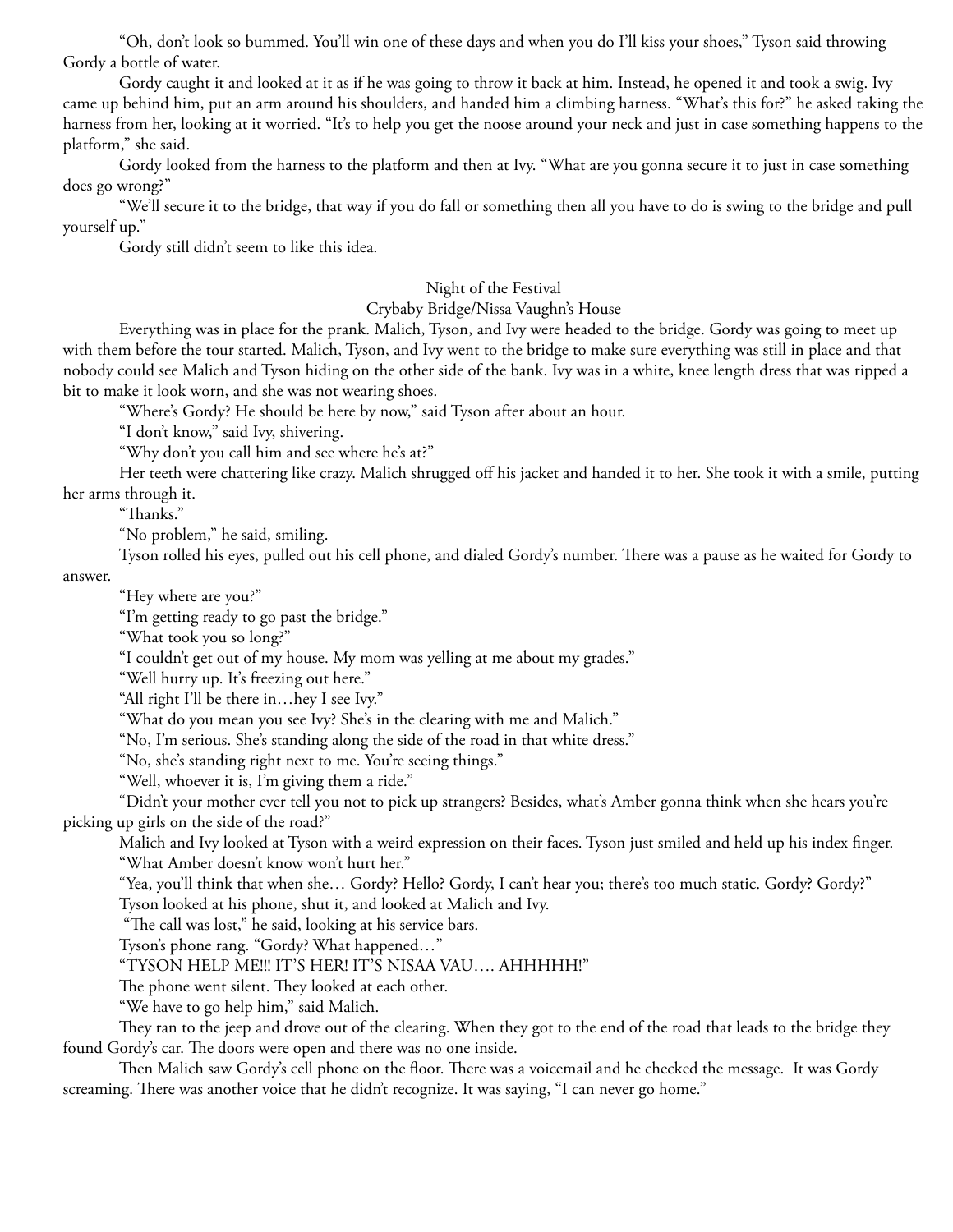Josh Keck Macomb High School

### *Persecution*

My tired eyes can no longer hold back the flow of tears now covering my face. These salty beads dripping off of my chin are not tears of joy. Nor are they tears of sadness. Those tears I pray for when my eyes pour out tears of unrelenting fear and unyielding hopelessness like they are now. These heavy drops drag on my weary body, as well as tear open my already jaded spirit.

I lift my heavy head. My eyes, now mere funnels for torrents of water, don't see the grey ceiling. They try to pierce through it, through the roof of the prison, and even the sky, hoping for a glimpse of God in this hellish nightmare. Not seeing what they want, my eyes gaze around the bare cell. For the past six weeks this cell has been the friendliest place in my life. As I look around my empty cell, disheartened, I begin to wonder if all of this was worth it. I am so different from the man that came here three years ago.

Three years ago, full of hope and so proud to be a new missionary, I took my first flight across thousands of miles to the city of La Flauradora. Since then, I have gotten a job, started a home church, and have been reaching the lost here. That was, until six weeks ago. During one of our weekly meetings, a new member of the church came in, trailing behind him the secret police. They then brought the twelve members of my church and me to this prison, where I have been ever since. During the first week, we were taken individually to a dark room where commanders of the secret police questioned us. Each time we said something they didn't like, they beat us. The second week, they started letting us go if we compromised with them. My dearest friend here, Mateo, had been told that if he denied Christ, spat on the Bible, and gave up all of his money, that he could go. After coming back and telling the rest of us the deal, he then left, doing exactly what the commander had asked of him. If I could only describe the look of pure disgrace on his face as they paraded him by our cell, taking him back out into the world of freedom.

Over the next three weeks, ten of the members gave in, including Mateo's brother, Marco. Then there was just one other man and me left in the cold cell. If I could have picked one man to be left alone in this cell with, other than my dear Mateo, it would have been Raul. He was at least a foot taller than me, and was extremely well built. His size alone was a small comfort in this dark place. But compared to his heart, his physical size was like comparing an ant to a human. He was the first member of the church here, and he hasn't missed a single service since the first time he came. He also opened up his house to the church for services. You see, we had to keep moving the services around so no one got suspicious of our activities. His love for the Lord was something not matched by anything this world had to offer him.

Four days ago, Raul and I were taken by a group of officers to a cathedral-sized room. They chained him up in the corner, both of his arms on two different walls. They then started building a wall out of bricks around him. Every half hour or so, the commander asked him if he would take the compromise. Each time he was asked this, he said no, and that the Lord would either deliver him, or take him from this world to heaven. After six hours, they had lowered a concrete slab over the walls with just a layer of bricks open. One last time they asked him, and once more, Raul defiantly said no. They put in the last layer of bricks, and Raul died inside the tomb he had watched them make for him. I cried and cried and cried over the loss for two days straight, half tears of sadness over the loss of Raul, half these tears for fear in knowing that if they could murder Raul like that, then I was probably next.

I have been alone in the cell for four days, and all there is for me to do is pray for strength and worry about it. How different I truly am from the man I was when I first came here. I look down at myself, noticing every bruise and scratch. My arms are heavily bruised, my legs torn in so many places, and my feet swollen. The pain hasn't stopped, but I've always been good at coping with it. I feel nothing but hatred for the men that did this to me, and pity for the other members of the church. I am scared out of my mind. Being here is dwindling my faith slowly down. I need hope. And just as I think this, a single verse comes into my head. Philippians 1:21. Paul is being persecuted, as I am now, possibly worse. And yet he writes: "For to me, to live is Christ and to die is gain." Paul was the most famous martyr aside from the Lord himself, and through his words, I am now finding strength to keep going.

"Lord, give me strength." My voice sounds fragile and weak, but I continue to pray. "I know what they will do to me, and I am scared to death. Jesus, even you were scared before your persecution and death. So Lord, I don't pray for life, unless by my life others come to you. Lord I just pray that I am able to face this trial like you did."

"Shut up!" A guard by my cell yells this at me, and walks over to my cell. "You are going to die, you fool, just give the commander what he wants and he'll let you go."

"I can't."

"Why not? All the others did. They all left, and the one who didn't is rotting in that brick crypt. You have the chance to save yourself."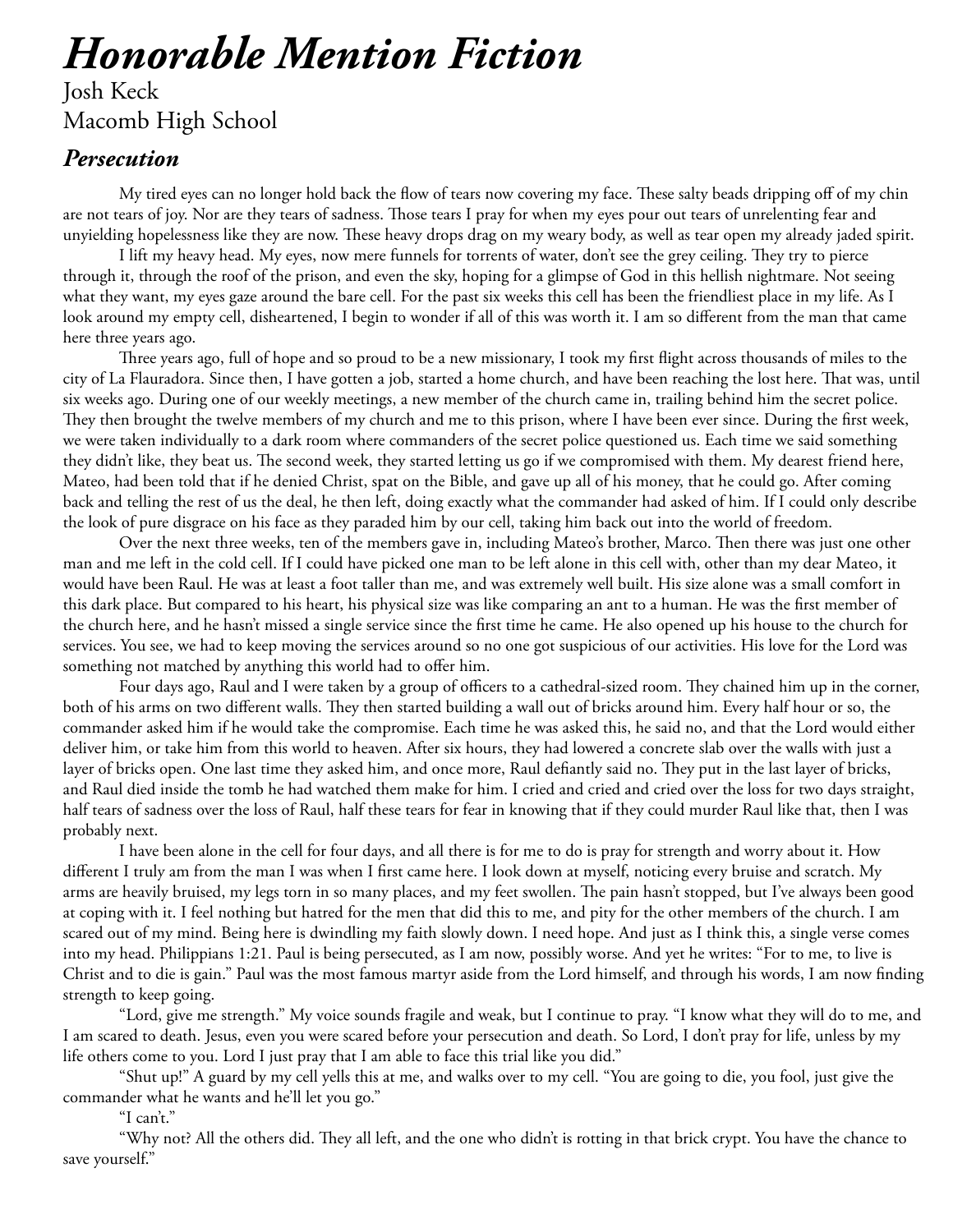"God's own son died for me to have life, so why should I deny and abandon him, when I have a chance to die in his name?"

"That makes no sense."

"Paul, a man who died for the Lord, says that to live would be Christ and to die would be gain. If he can stand in front of death that way, so can I." Saying these things to this young man, I find, makes me believe that I can actually go through with this.

"You have so much faith in this God of yours, but everyone knows that only the weak believe in a higher being."

"I'm sorry you believe that. God wants to do so much in your life, and all you have to do to get it is accept him as your savior."

"How do I do that?"

Right after he says this, a lieutenant comes in front of him, opens my cell, and drags me behind him, going exactly where I fear: the cathedral room.

When we enter, I am taken to the corner opposite Raul's tomb. They shackle me exactly as I had seen them do to Raul, and drag out carts of large bricks, three times the size of Raul's. Thank the Lord this will be over soon. "You have seen what we did to the other man from your cell, so we don't need to explain what is going on. You will either take the compromise I made for you, or you will find yourself mirroring your friend." The commander is seated in a chair facing me.

I am silent as the commander says this, and remain silent as the first two layers of bricks are placed, completing a square with the walls. I can't think through my fear, but I know that soon I will be rejoicing with Jesus. "So, will you take the offer? It's not much for you to do."

"I can't do that. I love the Lord too much to betray and abandon him like that."

The next three layers are placed and the cement ceiling is lowered over them. With just the one layer remaining, the commander asks once again.

"This is your last chance at life. Just take my offer, you fool."

The only thing I can say through my fear is "No," but it's enough to decide my fate. The last layer is placed on, except for one large gap where the final brick would go. As they lift the brick to put it into place, I can't help but yell a final proclamation. "I FORGIVE YOU!"

The last brick is put in, and utter darkness falls on my life.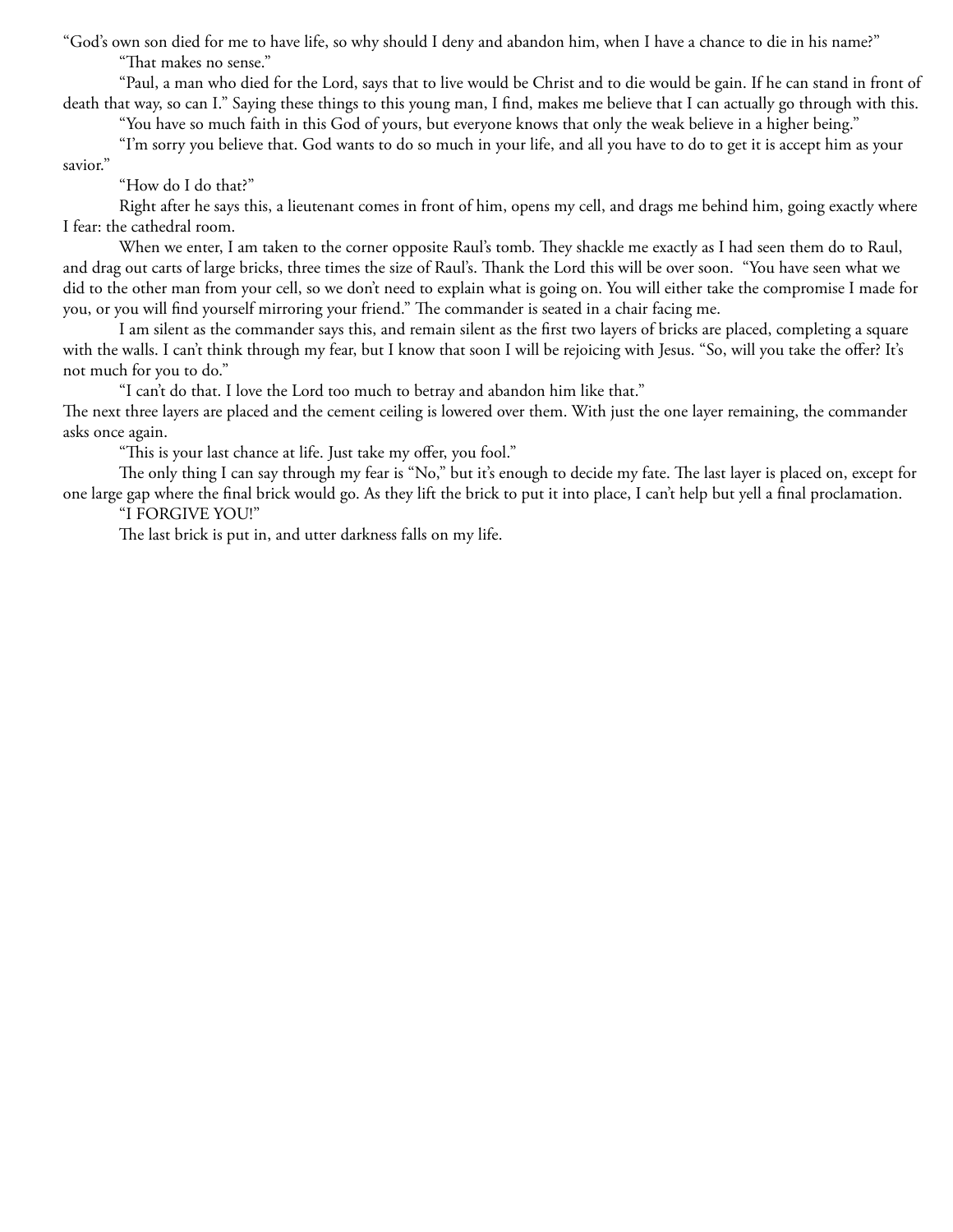# *1st Place Non-Fiction*

Makayla Trotter Macomb High School

# *Little-Girl Shaped Holes*

The moment I learned that Emily Vallillo had been hurt I was climbing over a fence, sneaking into my neighbor's horse corral to ride her 5-year-old gelding. I perched on the top rung and sat, incredulous, listening to the radio as it sifted heavily through the August heat and the open barn door. She had been riding her bicycle with her father, crashed, and received "severe head trauma." As I straddled the fence, I said a child-like prayer that was more like a spoken hope, and jumped down, my bare feet creating clouds in the barnyard dust. Minutes later I was riding Izzy bareback, circling the corral again and again, urging him to go faster so that the breeze would pick up my heavy hair from my hot neck. I rode until my legs became so sweaty, they were stained brown by Izzy's dirty coat. When I became bored I lay down on his back, my feet stretched up on his neck, arms limp at his side, completely trusting and carefree, as if daring someone to tell me that there was any danger at all in the world.

Emily died the next day. She was only 11 years old, just as I was. Although we had been in the same first grade class, I did not know her very well at all. Even at that young age, however, before children are considered capable of appreciating things that are divine and rare, her angelic beauty had been imprinted in my mind. This, coupled with the fact that in each memory I owned of Emily she was smiling, was enough, and I began to grieve. It was in witnessing this same grief felt in the lives of those around me, lives of those who had loved her unconditionally and lives also like mine, touched briefly by her presence, that I began to feel drawn to her in ways I did not know were possible. Emily's death shattered my little-girl perceptions and brought a mysterious heartache directly to my home.

I live on a farm near Pennington Point Cemetery. Central Illinois is generally flat, but my house sits atop of one of many rolling hills, the crevices of which have fashioned chilled streams and creeks shaded by miniature forests and neighbored by corn, soybean, alfalfa or livestock fields. My house is just 200 yards directly south of the cemetery. To the north of the cemetery is a valley and stream, northern still an untamed marshland. To the east and the west are my favorite sunrises and sunsets, cow pastures, and my father's apple orchards. In Sunday School I was taught that when you died you went to paradise, but I already knew that. It was here that Emily's parents chose to bury her, in a corner plot of heaven.

Before she was laid to rest, my father and I paid our respects at her public visitation. It was a closed casket. My father gently encouraged me to introduce myself to her mother and so, awkwardly and very quietly, I explained to her that I lived near the cemetery where she would bury her daughter. Her eyes were red and swollen but she seemed delighted to meet me.

"Well aren't you lucky to live somewhere so beautiful?" she said to me, smiling broadly. A discomforting silence ensued. Her words echoed heavily in my mind, circling through my ears again and again. "*Aren't you lucky to live? Lucky to live....lucky to live*." The sin pressed heavy on my chest and rose slowly in my throat; I wanted to disappear, to weep. I looked up at Mrs. Vallillo, my eyes pleading with her to accept my unspoken apology, and she bit her lip.

She continued, asking me if the horse in the pasture next to the cemetery was mine. I said that his name was King Tut and since I was the only one in my family who cared much for horses, I supposed that made him mine. This answer was good enough for her. She asked what kind of treats he enjoyed.

"Oh you know, apples and carrots and pears. He'll eat just about anything, he's so fat."

The left side of her mouth stretched itself out slightly as if trying to grin, but the right side failed to follow suit, leaving her looking broken and lopsided. She took a piece of my hair and began twisting it with two fingers thoughtfully and then set it back on my shoulder. She sighed deeply. Suddenly she reached out and gripped my hands tightly, a damp Kleenex still stuck in her right hand.

"Does he like sugar cubes?" she asked in an urgent whisper. I had never given King Tut sugar cubes. We didn't even have sugar cubes in my house.

"Yes. Yes he loves sugar cubes," I said quietly. I felt as though we were having an important conversation and it was necessary for my voice to reflect this. Mrs. Vallillo's blue-green eyes began going back and forth across mine as if they could only look at one at a time, as if they were searching for something, and then they began swimming with tears.

"Do you… do you think if we put sugar cubes on the fence rows, would he find them?" Mrs. Vallillo was whispering now too. She was holding on to me like I was the only thing keeping her anchored to the floor. I felt like everything in that mortuary depended on my answer, it was that important. I didn't dare breathe.

"I think he would. And he would love that."

Mrs. Vallillo exhaled deeply and her grip on my wrists slackened. She seemed satisfied with this somehow.

"Good," she said, and nodded to herself. She hugged me tight and I felt my body mesh into hers. She was not wearing any perfume.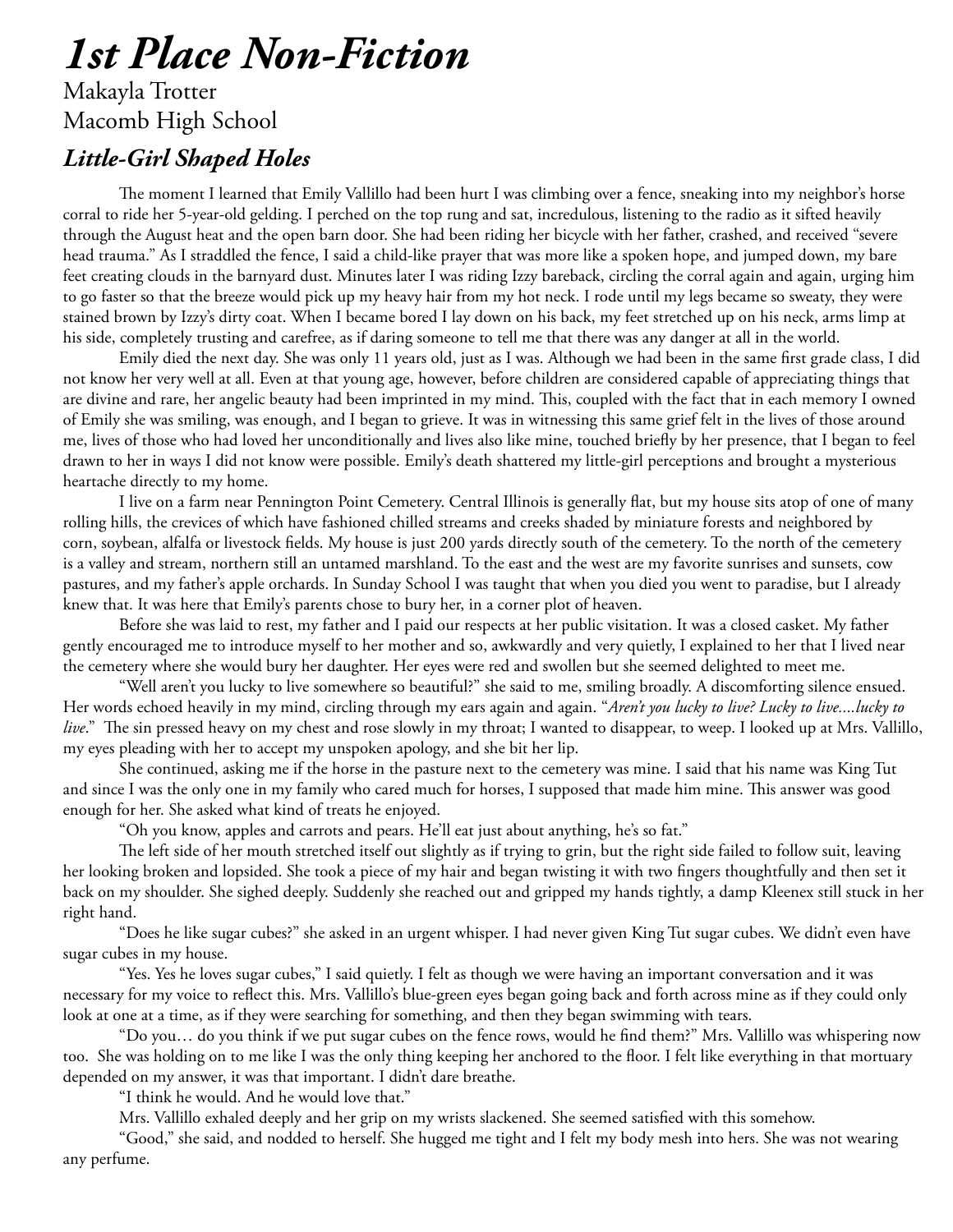The next day after the last car of the funeral procession had pulled away I walked down my road to the cemetery, picking a handful of ditch daisies on the way.

When I sat down next to the mound of fresh flowers, flowers grander than mine, the silence pressed in all around me until I could not take it any longer and I started talking to Emily about nothing in particular. I talked and talked and talked. After a time I began to hear a tractor coming up the road somewhere behind me. I assumed it was my dad coming in from the fields but when I turned around I saw a small, unfamiliar tractor. I could scarcely believe it, but that tractor was pulling right in to Pennington Point Cemetery, just fitting under the arched gateway. I hurried to stand up and look for the flip-flops that I had kicked off somewhere. After parking the John Deere on the gravel roadway, a stranger stepped down from the open cab. He looked like he was my dad's age, was wearing a thin gray tee-shirt, and had little bits of alfalfa stuck all over his damp skin. I stood there like a dumb mute, one foot still padding the grass around me, looking for its sandal, as if it was important to not appear like the barefoot farm-girl that I was. The farmer looked me over once, looked at Emily's grave for a long moment, then back to me.

"You were her age, weren't you?" he asked me. I nodded. Suddenly he let loose a dry, choked sob and put a hand up to his eyes. The other dug into his hip and his broad shoulders became hunched. This man was crying.

"It's not natural, is it? Having to say goodbye. To someone. So young? Parents. Shouldn't have. To bury their babies. This isn't the way. It was supposed to be." He was barely making any noise, just standing there in front of me choking on his words and sweating in the summer heat, tears streaming down his face and watering the dry grass below. The man looked back at Emily's grave, wiped his face with his damp and dirty shirt, took a deep breath, and then squinted up at the sun.

He whispered, "These things sure do happen fast don't they? One minute your little girl is riding her bike and then..." he motioned vaguely at Emily's oval, rose colored tombstone. He stood there like that for another minute or so, silently taking in Emily's grave as if trying to memorize every flower laid there. Finally, he looked back to me.

"Do you mind if I give you a hug?" he asked quietly.

For some reason, I was not afraid of this man. I realized that he was just another father standing before two daughters, only one of which he could hold. I nodded and stepped towards him. He smelled like hay and summer and sweat; he smelled like my own father. When I stepped away I smiled up at him and he said goodbye. That was all.

In the years that have followed I often would sit and visit with Emily. I wonder what classes she would take, which boys she would date and where she would be today. I didn't know Emily very well, but we were both daughters who had mothers and fathers and in the face of tragedy, that alone is enough to tie you to a person. In her absence, I was honored to fill the little-girl shaped holes she left in the lives of parents whose only instincts were to love.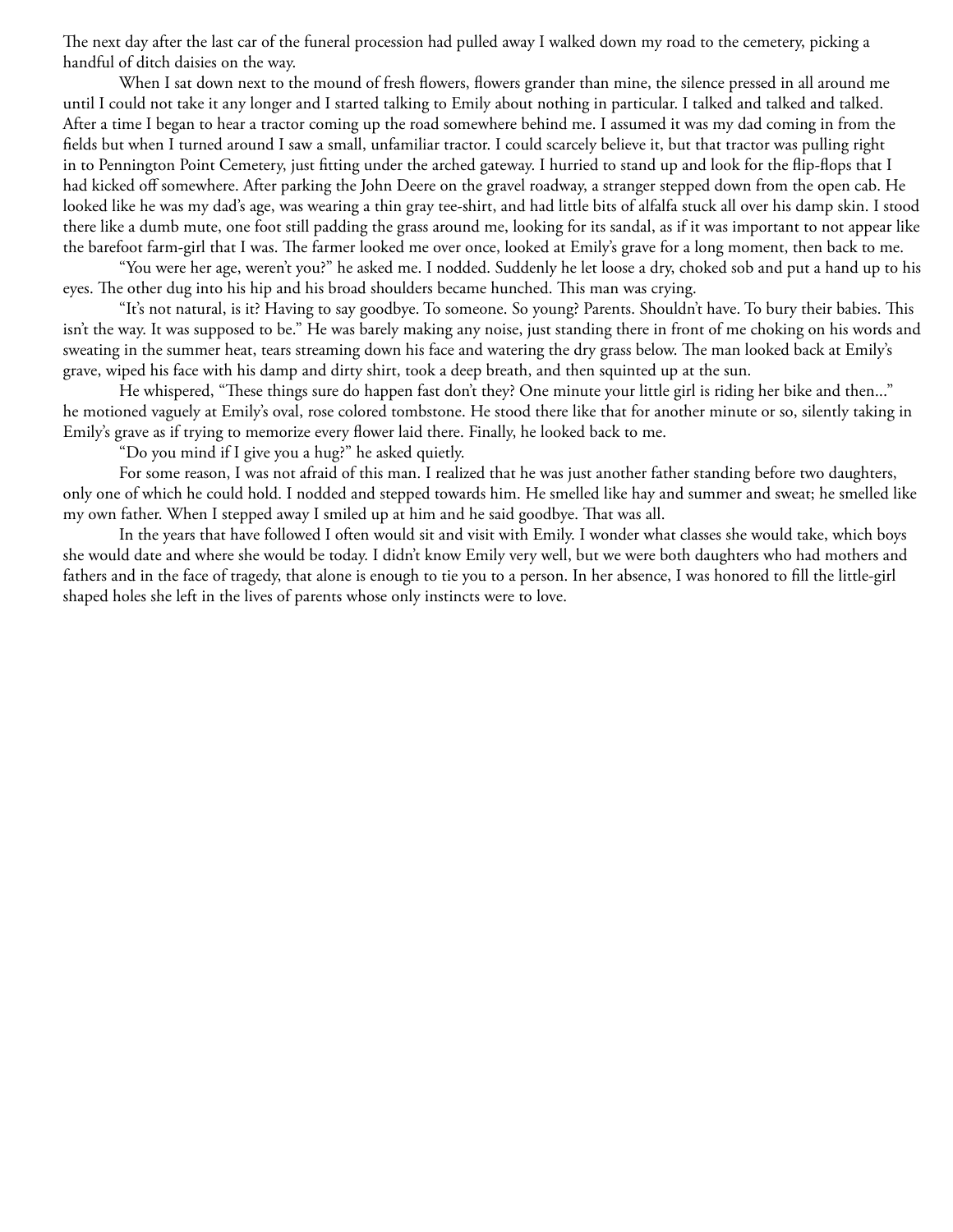# *2nd Place Non-Fiction*

Ashley Reynolds Pekin Community High School

### *Hostage*

It's the clink of metal on a ceramic dish, the short and demanding bark, the patter of paws on pristine carpet.

It's the sparkle of sweet brown eyes, the wavy grey tail wagging joyfully, the pink collar holding a marked tag.

It's the odor woven into the blankets, the reek of a bathroom after a torturous bath, the scent that follows such a cleansing.

It's the soft, downy feel of a long, winter coat, the warmth of a full and happy belly, the cool wetness of a small, searching nose.

The sense of loss permeates my every day. Waiting ears, eyes, nose, and hands search for a new captive to hold my ransom. I, a sympathetic kidnapper, gave in to the authorities too soon. I tried to hold on to my hostage, but a sense of right overcame. The ransom (my selfish happiness) wasn't enough anymore. Conclusions of her pain and suffering tugged at my chest like an asthma attack, complete with a restricted airway and a refusal of oxygen to move. Hesitantly, I reached for the inhaler, took a deep breath, and released the prisoner. My lungs still retched with agony.

Buttons was born on February thirteenth, 1994, and some six weeks later, I brought her home. Black and white, a small shih tzu puppy, she quickly became part of the family: both my sibling and my baby. Even at the age of four, I had no doubt that she and I would be the perfect companions.

I marveled at life's irony as I heard the words "congestive heart failure." No one that I knew had a bigger heart than she, and it was failing. Too much love had seeped through her veins, and the master muscle could no longer handle it. The veterinarian said we would have six months, but it went by awfully fast in twenty-four hours.

The first few nights Buttons spent with us were very interesting. Dad had set up my old crib in my room for her to sleep in, and it was saturated with several blankets for added comfort. Mom tucked me in on that first night, and I drifted into a youthful slumber. As I woke in the morning, I knew something was different. I heard Mom and Dad chuckling from just behind my closed bedroom door. I sat up in bed, swung my legs over the edge, and narrowly avoided a sleeping puppy. Buttons had somehow broken loose from my crib during the night to sleep next to my head on the floor. I childishly reached down to hold her and wish her a good morning, grinning at her early and eager loyalty.

The next night, Dad decided that a laundry basket padded with blankets might be a better choice for Buttons' bed. But Buttons was one step ahead: I woke the next morning to my new friend sleeping on the floor just as she had before. I giggled she really was my puppy. Tired of fighting Buttons' determination, Mom and Dad decided to let her sleep on the bed with me, just as she seemed to want to. There was never another problem; I would rouse each morning with her small, lithe body curled next to mine, and a wave of peacefulness would wash over me as I heard her snoring softly.

What was I to do? How could I steal her life? Was it my place to take her last breath from her like a greedy thief? But the pain she must be going through came to the forefront of my mind. Her heart was pushing on her ribcage. Labored breaths hung in the air with a wheeze. Was her pain really worth my happiness?

Buttons' favorite time of day was mealtime. Her small tummy never revealed its true identity: a bottomless pit. Dog food was the bane of Buttons' existence. Her loyalties laid with people food, particularly spicy chicken wings and pancakes (as long as they were swimming in syrup). But her favorite meal of all time was Mom's homemade spaghetti. She devoured her own plate as well as Mom's and my leftovers. Her usually grey snout and mouth would be stained orange from the sauce and would require a thorough washing by me or the carpet, whichever she preferred that day.

Her nose was like a magnet for people food. If chicken wings or chocolate chip cookies were in the oven, Buttons would stealthily slink into the kitchen, sit by the stove, and wait for them to be done. One or two of Mom's chocolate chip cookies were expected to be in her dish whenever they were baked, but they had to be warm or else Buttons would not touch them. That's how Buttons was about her food; she wasn't particularly picky about what she ate, as long as it was made the way she liked.

I have never been scared of needles. That was the first day I felt fear puncture my façade. One prick and my baby would be gone forever. One small push and the medicine would enter her, stopping her oversized but tender heart. Her lungs would not expand, her eyes would not see. That needle would destroy everything my world revolved around; it would pierce my own heart as it slid through her skin.

Cuddling was a favorite pastime of hers. Buttons would curl up next to almost anyone, especially if they were willing to rub her ears or belly. We cuddled often, whether it was at nap time or when we watched a movie together. *101 Dalmatians* was Buttons' favorite movie. She would lay on my lap, curled into a tight ball, but her head would be raised to watch the mass of animated spots fly across the screen. Her ears perked every time she heard a bark from the television speakers, and I could feel a smile pull at my lips, her cute tendencies almost too much to bear.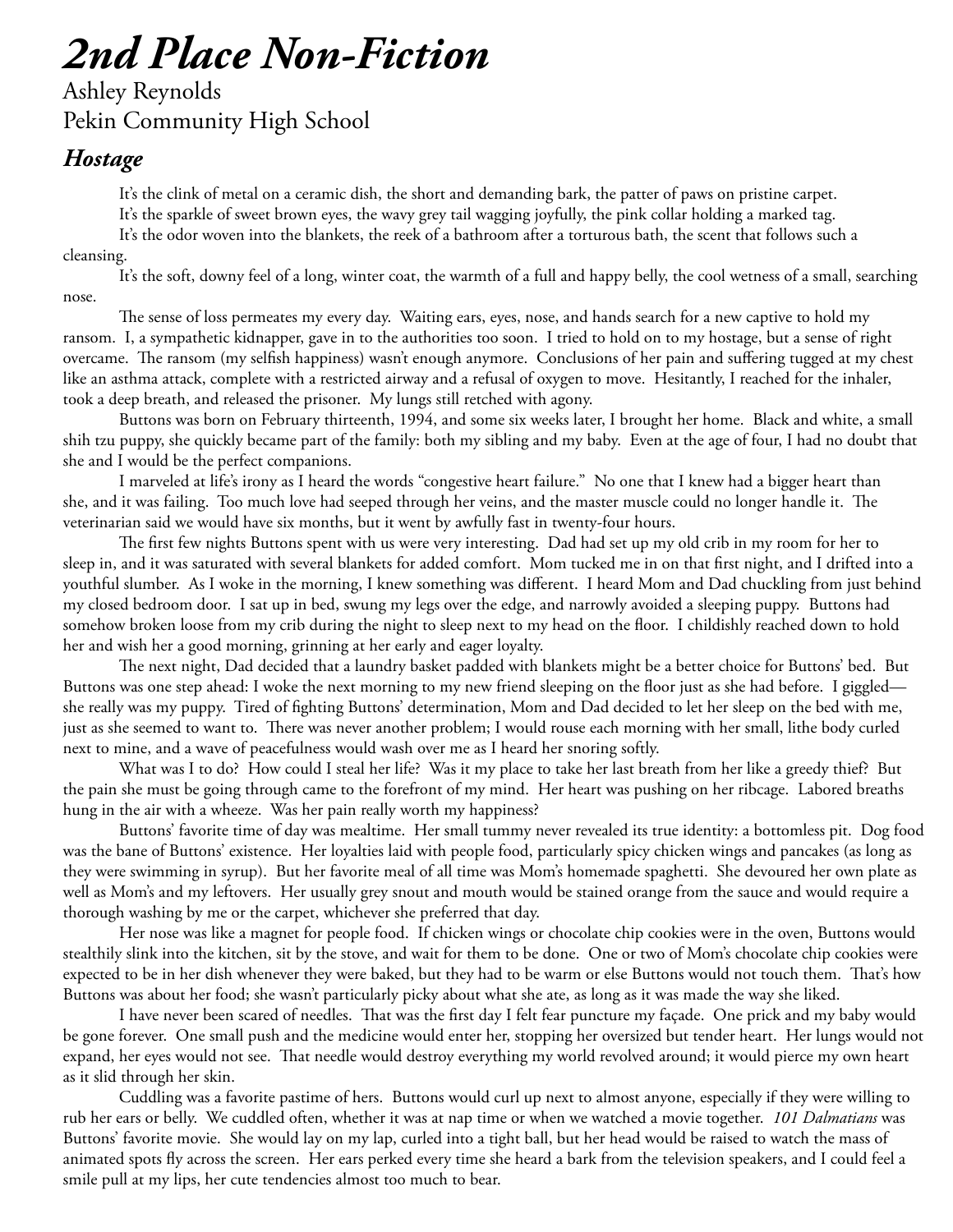I had reached a decision. I couldn't stand to put her through more pain. She deserved so much better than to fade into a robot on medication that she despised. I held her tightly in my arms as the vet reentered the room. Dad was out of town for work, but Mom, my grandma, and my (human) best friend were all there with me to say good-bye to her. I knew I wanted to hold her when they made the injection. I did not want her to die in the hands of a stranger. She seemed to know something was going to happen. I sat her on the cold, metal examination table and held her small head in my hands, rubbing her ears to sooth us both. I looked into her gentle eyes and saw a hint of fear. I repeated to her, "I love you, I love you…" It was the last thing she heard as the formidable needle poisoned her. Softly collapsing onto the table, she left me.

For one brief second, I denied my loss. Then it all hit me as I felt myself begin to sob harder than ever, falling to the floor and mourning the greatest loss of my life.

I didn't remember a day in my life that didn't include her. She was a constant, invariable and true. But now I faced an unimaginable reality: life without my best friend. I cried and cried over her small body, finally allowing Mom to drag me from the room, telling me that I had to let go. Arriving home was awful. I saw her all around me, smelled her, wrapped myself up in her blanket. I passed the couch in the living room that was concrete evidence of her life. An indentation was present on top of the back of the couch, showing where she laid (against Mom's wishes). We had tried so many times to fluff the couch back up, but it was impossible. Buttons had made her mark.

My life hasn't been the same since she left. Every day I face the memories of her, and I wonder if I could have, would have, done anything differently. It has taken so long to realize that prolonging her life would have just caused her pain, and that I gave her everything I could while she was alive. Her thirteen years were well-lived: full of car rides, spaghetti, and snuggles. Loving her was all I could do. She was not my hostage to hold; I was hers.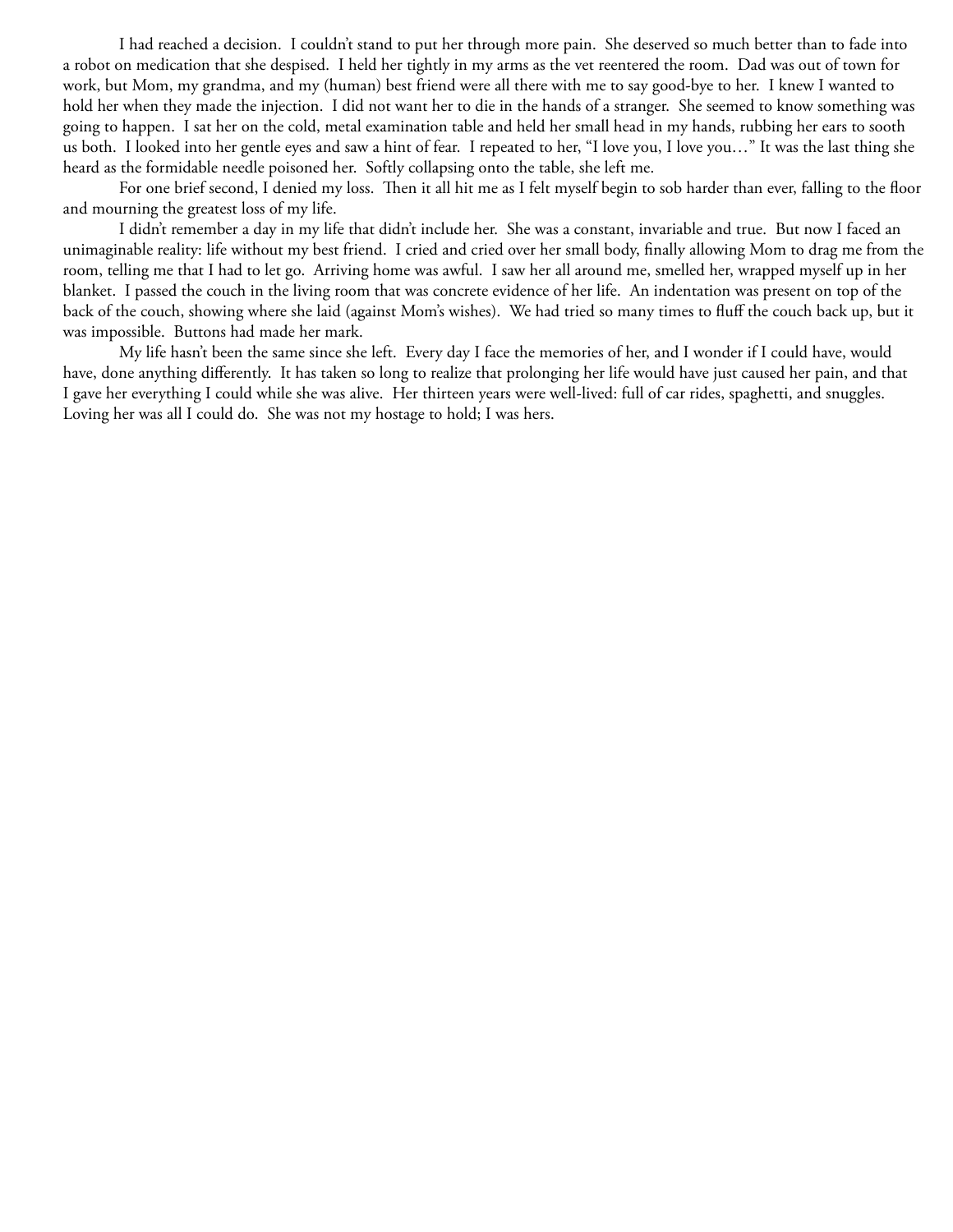# *3rd Place Non-Fiction*

Amanda Axley Macomb High School

# *To Every Season*

When I think about myself in nature, I imagine myself as one of many, yet unique. A snowflake maybe, although I've heard that snowflakes actually do repeat, even though nobody will ever live long enough to see the twin of the snowflake they've examined.

Sometimes when it's nice outside, I'll go and find a place to read or write. I like walking down our road to the woods between our house and our neighbors', and depending on what shoes I happen to be wearing, I might slip through the gap in the fence and walk through the woods. There are bushes with needle-sharp thorns and flowers and trees with spikes as long as my hand. I see deer sometimes, but mostly it's just the forest, the creek, and me.

The creek is beautiful; its banks are tall and steep, held together by tree roots. The stream itself is tiny and no deeper than a foot, but when it floods, the banks become steeper and wider. There are bridges where trees have fallen, but I don't walk over them because they died long before they fell, and would surely break if I were to step on any one of them.

Hanging from trees both live and dead is a frothy canopy of vines and tangled branches. Bright orange-red flowers shaped like little cornucopias creep up tree trunks, beautiful in their languorous decorum. They mingle with the sweet blooms of honeysuckle vines and the ironic elegance of poison ivy. I asked my mother one time what the orange flowers were, but she didn't know. For a while I felt like maybe I'd had the good fortune to discover a secret flower.

The woods smell like nature; earth, air, trees, and flowers. A rich, deep, loamy smell of leaves in fall and the sweet tang of grass in spring. On a clear autumn day, I can smell the leaves turning colors and the cold waiting to take over. Spring is rain and dew, and summer is heat and sunshine. Only in the woods can I smell these things.

When it rains, I sometimes go and walk in the thicket of maples and elderberries in my backyard. Drops fall on my skin and my hair becomes misty like a spider web in the morning before the sun burns off the dew. Spring rain is my favorite; I don't like the warm rains of summer, but cold rain doesn't suit me either. As for the spring rains, the ones that flood the creek, they are neither warm nor cold but something in between that calms my mind and makes me slow down and appreciate life that much more.

During the summer, I go and sit on our gas tank, which has been lonely since winter left, and I read. There's a crabapple tree next to the tank, and lilacs beside that, and butterfly bushes beside those. The bees and butterflies make their way through the flowers, and I watch them between pages. They're so bright, and the sun is so warm; I'm left with the feeling that maybe this is what life is really about.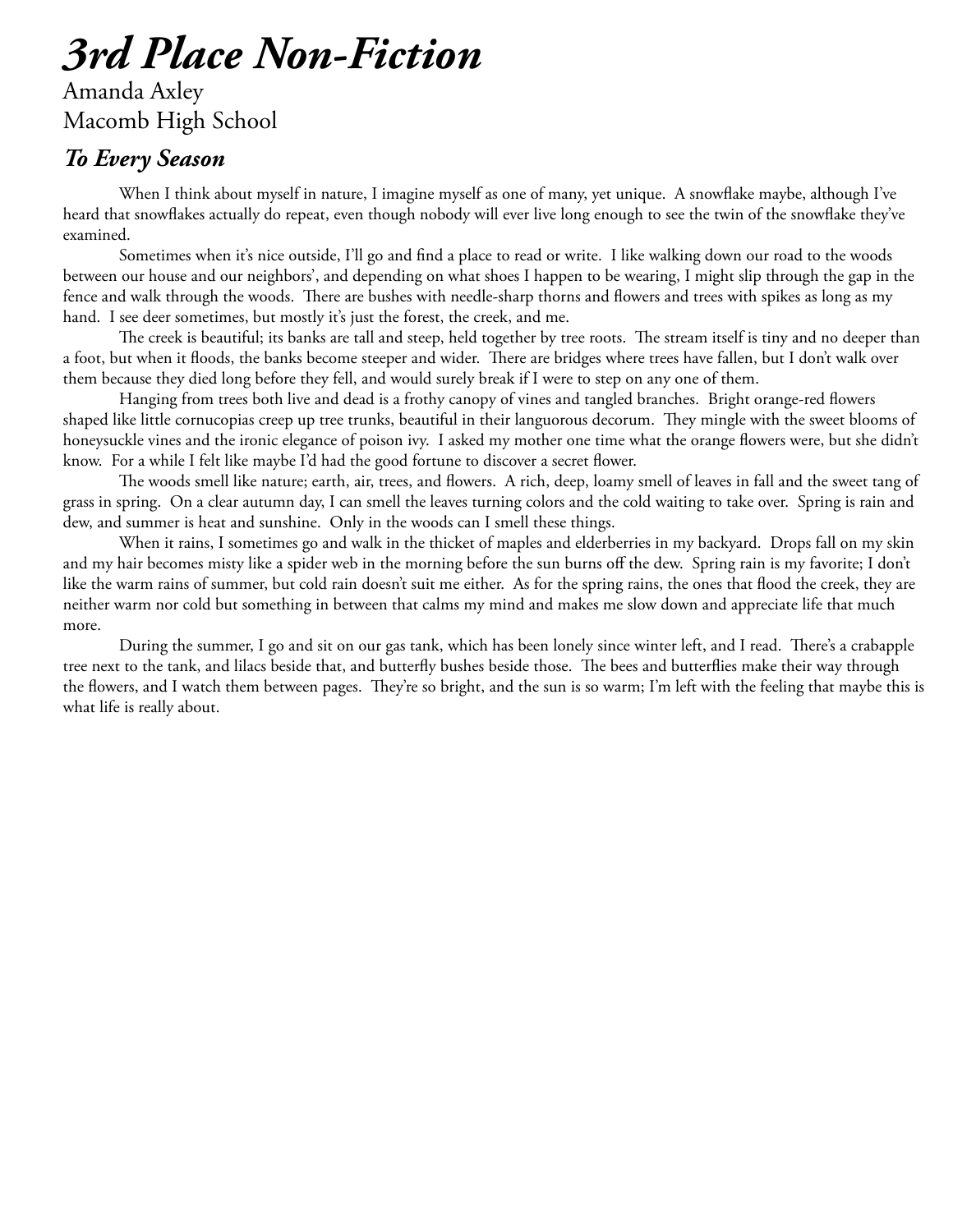Colten Bradford V.I.T. High School

### *The Scramble*

I stood behind the chalk line with all of the other kids. My knees started to shake as I saw the stock trailers slowly backing up to the arena. I didn't know what I had gotten myself into. The trailer started to shudder and shake as a man came up to it and opened the door. Three muscular, sleek-black calves lunged out. They started to prance around the arena with their heads held high and their tails up in the air.

 I knew I had to catch one of these energetic, wild-eyed animals, so I swallowed down my fear and tried my best to ignore the jeering crowd. I went through my game plan in my head. I was ready. The judge's voice then echoed in the arena as he counted down.

"Three, Two, One, Go!"

 We were off. As mass confusion took over the arena, I quickly realized why this event is called a scramble. My competitors were running around everywhere as the calves zigzagged the best that they could to stay out of arms' reach.

 All of my precious planning and practiced maneuvers were thrown out of the window. The bellows of the calves seemed thunderous in the arena as one kid after another tried their best to halter them, but just as soon as they got a hold of a calf, they were thrown off. I finally found myself in a position where a calf was charging right at me. I got my stick-like arms around its thick neck. Its muscular, powerful body almost ripped itself from my clutches, but I held on. The calf bucked and kicked and drug me all over the arena. I had to wear it down, or at least hang on until it got tired enough to stop for a moment. It was in that crucial moment that I would have to get my halter on it. I finally got the calf to calm down when the crowd erupted with cheers. I knew one calf was caught. One down, two to go.

 The uproar of the crowd sent my calf into a frenzy again. With its tongue hanging out, slobber flying, and its eyes rolling to the back of its head, the calf bucked with all of its might. I managed to hold onto its neck as it ran up and down the arena trying to shake me off. My feet slammed on the ground with every step the calf took. I couldn't get the calf to stop. I could only hold on for dear life. When I thought the calf was about to give up, I looked up to see where we were. Unfortunately, the only thing I saw was a bright orange fence rushing toward me. I only had time to curse before I was ripped off the calf.

 My face smashed against the fence and I fell to the ground. With my mouth full of dirt, I could hear the groan of the crowd. I knew that it had to have looked bad.

"Are you okay, bud?" a woman asked me from across the fence.

"Yeah, I'm fine." I replied as I hopped up from the ground, pretending that I was okay, but I knew that I wasn't. With my adrenaline pumping, I really couldn't feel the large bruise that was starting to swell on my right cheek. All I could feel at this point was my severely injured pride. With my best chance of haltering a calf gone, I knew that it was only a matter of time before the last two calves were caught. Sure enough, by the time I got up, the two remaining calves had already been wrestled to the ground and haltered.

 I walked slowly out of the arena with my head facing the ground, disappointed that I would be going home empty-handed. Then I realized, so what if I had cow poop smeared all over my body, so what if my clothes were torn, and so what if I had a huge bruise growing on the side of my face. I faced my fears and tried my absolute best. What else can anyone ask for? As I kept replaying the scramble in my mind, I began planning more strategies for next year.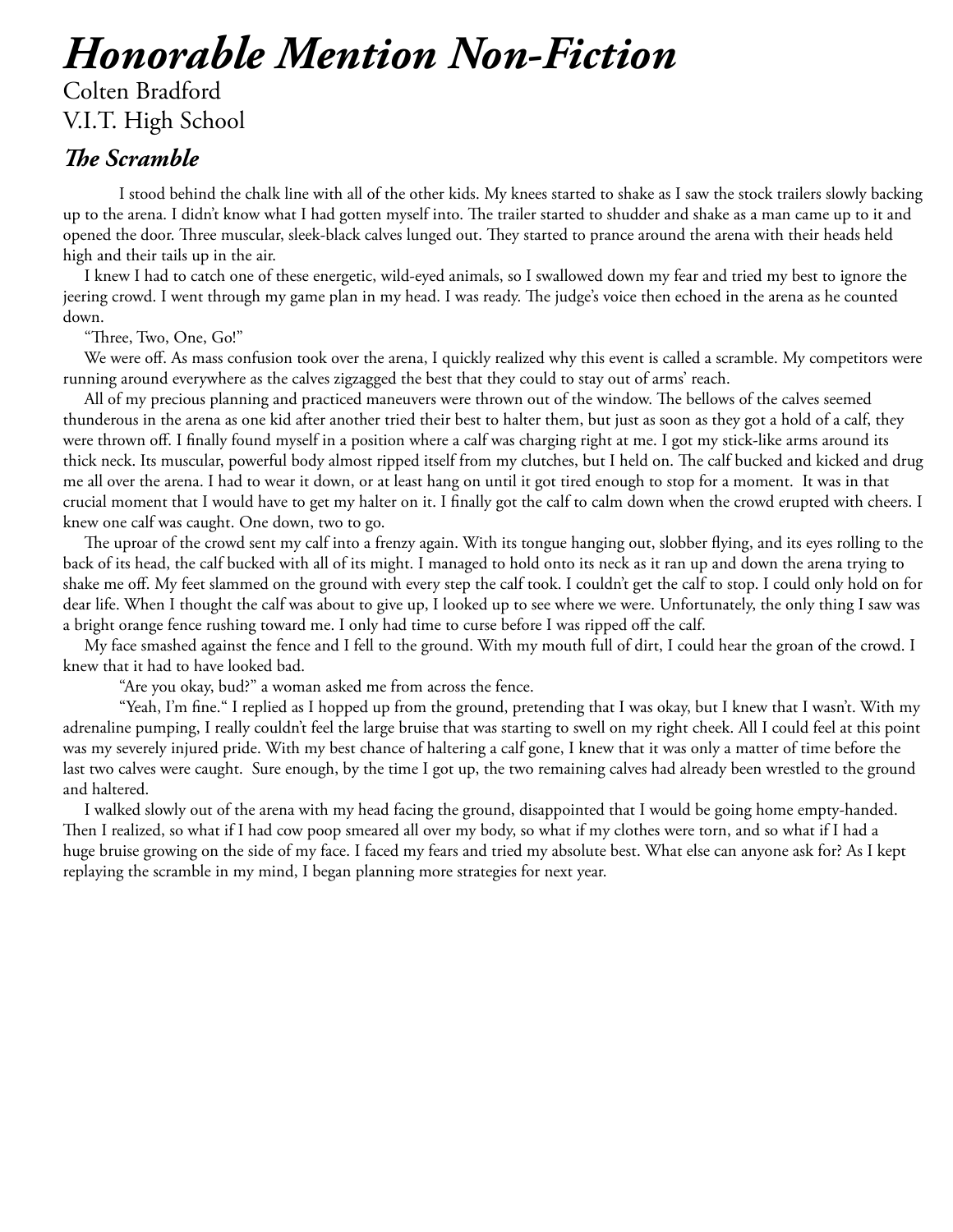# Autumn DePew Keokuk High School

### *Grandma's House*

There is a place, tucked away in the corner of Maryland, which has always been an Eden for me. Outside the little town of Ridgley, lives my grandmother.

Her house is as square as a cereal box, and red like rust on metal. There is a barn with a sagging roof off to the right and a chicken pen that hasn't housed chickens since my mom was a teenager. There are several large trees in the front yard. One of them has a tire swing dangling from its lower branch and another is decorated with an array of wind chimes. Whenever the wind blows, a symphony plays.

Around the back there is a sun porch with an old fashioned, brick oven. Under the stone steps lives a dog named Butt Eye, who lost his tail fighting. On all sides there is corn, far as the eye can see. They stand tall and proud, as golden as the sun. Perfect for playing hide and go seek.

Inside, you can smell flour in the kitchen and musk in the living room. A parrot sits and talks about fish next to the TV. The windows don't have curtains, but welcome in the sunshine, pouring rainbow puddles on the couch and floor. There are pictures of Indian women all along the walls, as reminders of heritage, and figurines made of porcelain on the mantel above the fireplace.

The carpet is shag and tangles around your toes like coarse hair. A handmade rug lies in the hall, expanding the entire length, and leads up the stairs. The railing is old and the paint is curling and chipping. The walls have hundreds of pictures of family I have never even met.

On the second floor, my favorite room is on the left across from the bathroom. The bed is small but the shelves of books make it worth it. There are copies of novels that date back to WWI and beautiful portraits of sunsets in far away places. The smell is a mixture of dust and perfume, which I spray a couple times before going to bed. The windows are small but have a good view of the front yard. The button eyes of stuffed animals peer at you from the hammock they have been resting in since my uncle grew too old for them. His awards are tacked to the walls, mostly for 4H. I see his old prom picture on the nightstand with a girl I don't know, and only Grandma can remember her name. On the third floor there is a maze of rooms that are filled with decaying cardboard boxes of school papers and photo albums. The stairs leading upwards are narrow and steep. The windows are boarded up and there is a thick layer of dust on the floor that is not friendly to white socks. The air is filled with the scent of mothballs and urine, from all the cats that like to pee up there, marking their territory.

My second favorite room is the room my grandmother takes her naps in. There is a TV with all kinds of movies to choose from; movies like Casablanca and My Other Wife. There is a dress hanging in the corner that my grandmother wore on her wedding day. Its fabric is yellowed and the lace is rough, but I love to try it on nonetheless. Bumblebees seem to like sneaking in through the windows and burying in the carpet, making a walk across the room dangerous, but my grandmother never complains when one pokes her with its stinger.

I like to sit on the tire swing in the front, watching my family gather around the old picnic table, arguing over platters of seafood, and soak up the warm sun. Here in a little bit, we'll be leaving for the beach, and I can't wait to swim my little heart out. I know it will be years before I get to see this place again, so I take my time and try to memorize every little detail of this place. In my dreams, I will return to this little slice of heaven.

Here, I have felt the safest.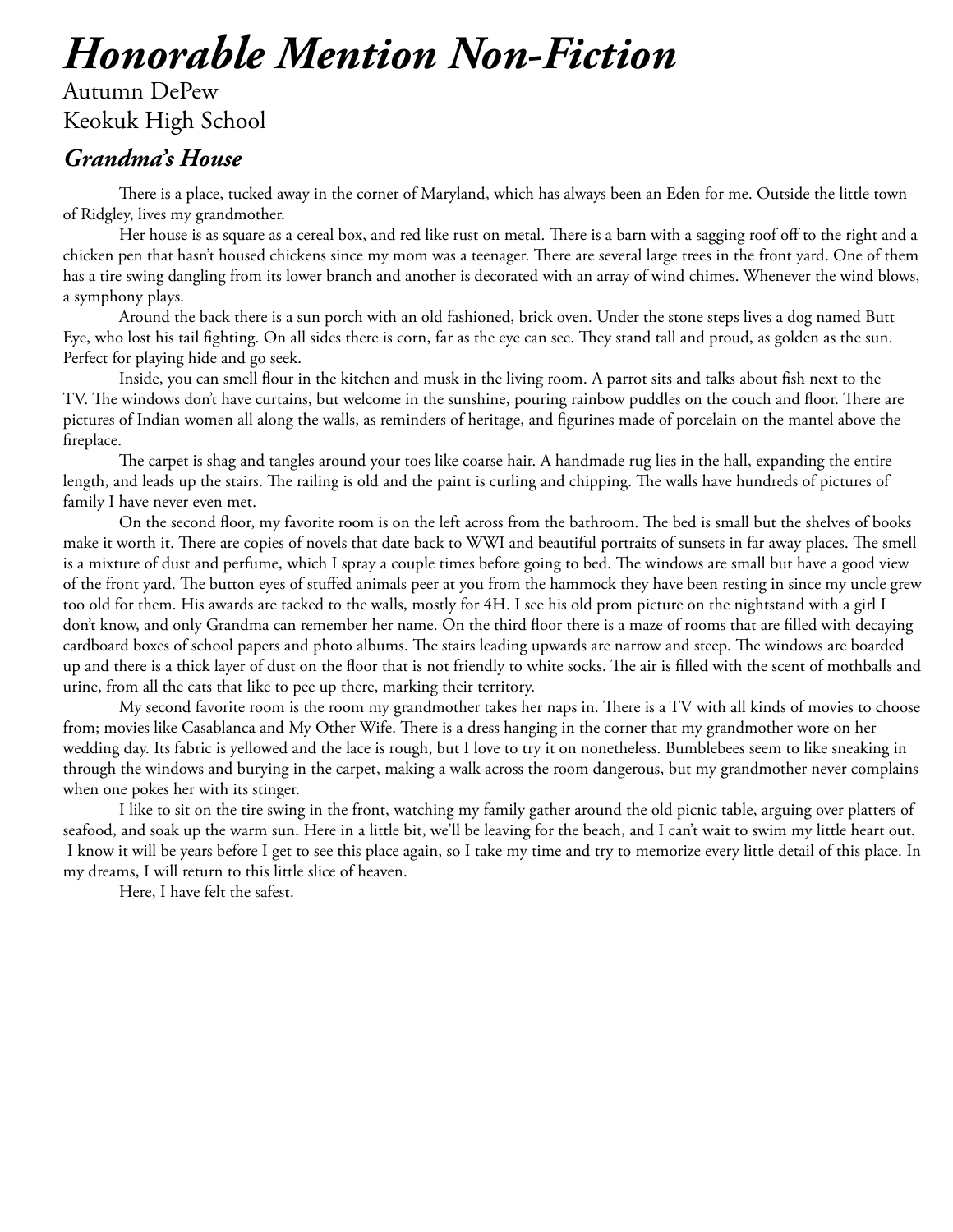Leah Maerz Keokuk High School

# *Generation Gap*

Unlike what I originally expected, comparing my generation to my dad's is like comparing night to day. I mean, let's get real! It sometimes seems as though the generation gap between us is so great, it is as though we are living a hundred years apart.

For example, I ask my dad if he has any CDs or special "pics" from his days at high school and he gives me this "are you kidding" kind of glare. "First of all," he retorts, in a matter of fact attitude, "CDs weren't even dreamed of back then, and by the way, the music I used to listen to doesn't even compare to the 'music' you listen to with your little MPV player, or whatever you call it," he finishes while giving me a glance that seems to say 'I'm better than you.'

I try not to giggle as I pull out my ear buds and prepare myself to really listen up to the 'back in my day…' speech that was already burned into my brain from hearing it a thousand times before.

"Back in my day," he says in a tone that is almost patronizing, "we didn't have computers, calculators, CDs or DDDs. We had pencil and paper and a brain!"

This time I couldn't control my laughter and let out a good laugh at my father's ill use of acronyms. I had to respond, "So, you think we don't have brains now because we have better technology than you had when you were in school?"

He was really quick to posit, "You have a brain, but you just don't have to use it anymore!" I really felt like getting defensive and mocking everything that he has said at this point, including his misuse of technologic jargon, but I figured I might not get the rest of this paper done without my dad's cooperation, so I calmed down and tried a different approach.

I asked about sports and surprisingly got the same kind of enthusiasm and school spirit feelings from him that is so consistent with our current athletic programs now. I was just beginning to almost feel a connection with generations past when my dad, out of nowhere, began to play the 'deprived' card. The conversation went from 'going' to a football game to 'walking' to a football game. "Why is it that everyone expects a ride everywhere they go, or a car to get them there?" he asked. "Back in my day," he went on again, "we actually knew how to walk or get a job so that we could afford a car!"

Talking about transportation and cars, of course, led to the price of gas and how ridiculous the prices are now. "I paid nineteen cents for a gallon of gas during a gas war," he went on again. "The gas prices right now would have given me a heart attack thirty years ago!"

The conversation then led to a discussion about how my generation is very sensitive about the brand of clothing that we wear. He noted that it seems as though it is a faux paux to wear anything without a designer label. I agreed with the observation, and asked him about the clothes that he wore when he was in high school. He continued and said that his mother used to make a lot of his clothing, and he had a lot of hand-me-downs. "I still remember the first pair of blue jeans that my mom bought me," he says. "It was like Christmas morning." When he said this, his face seemed to light up with that memory. "I remember I ripped a hole in the knee the first day I wore them," he exclaimed. "I had tears in my eyes when I had to tell my mom."

After he described his first run in with his very own pair of blue jeans, I felt almost guilty about the clothes that I was wearing. I realized then that I have never had to wear hand-me-downs or have my mother make my clothing. I then felt ashamed when I remembered how I thought I was being deprived when I was denied a pair of \$200 blue jeans last summer. This story seemed to touch a nerve; my father's generation didn't need expensive clothing or advanced technology to make them happy and they seemed to get along just fine without calculators and MP3 players. When I look at my generation, it seems as though we rely too much on technology and seem to forget the simple pleasures in life, such as enjoying time with family without the television or computer in the background.

Talking with my dad made me come to the realization that the generations that we grew up in were, actually, very different. His generation seemed to enjoy the simple things in life, such as a new pair of blue jeans, while my generation can't turn their cell phones off long enough to enjoy them. Although the generation gap is quite significant between my father and I, there is no reason that we can't get along; I'm learning how to enjoy the simple things in life, and he's getting a lesson in technology.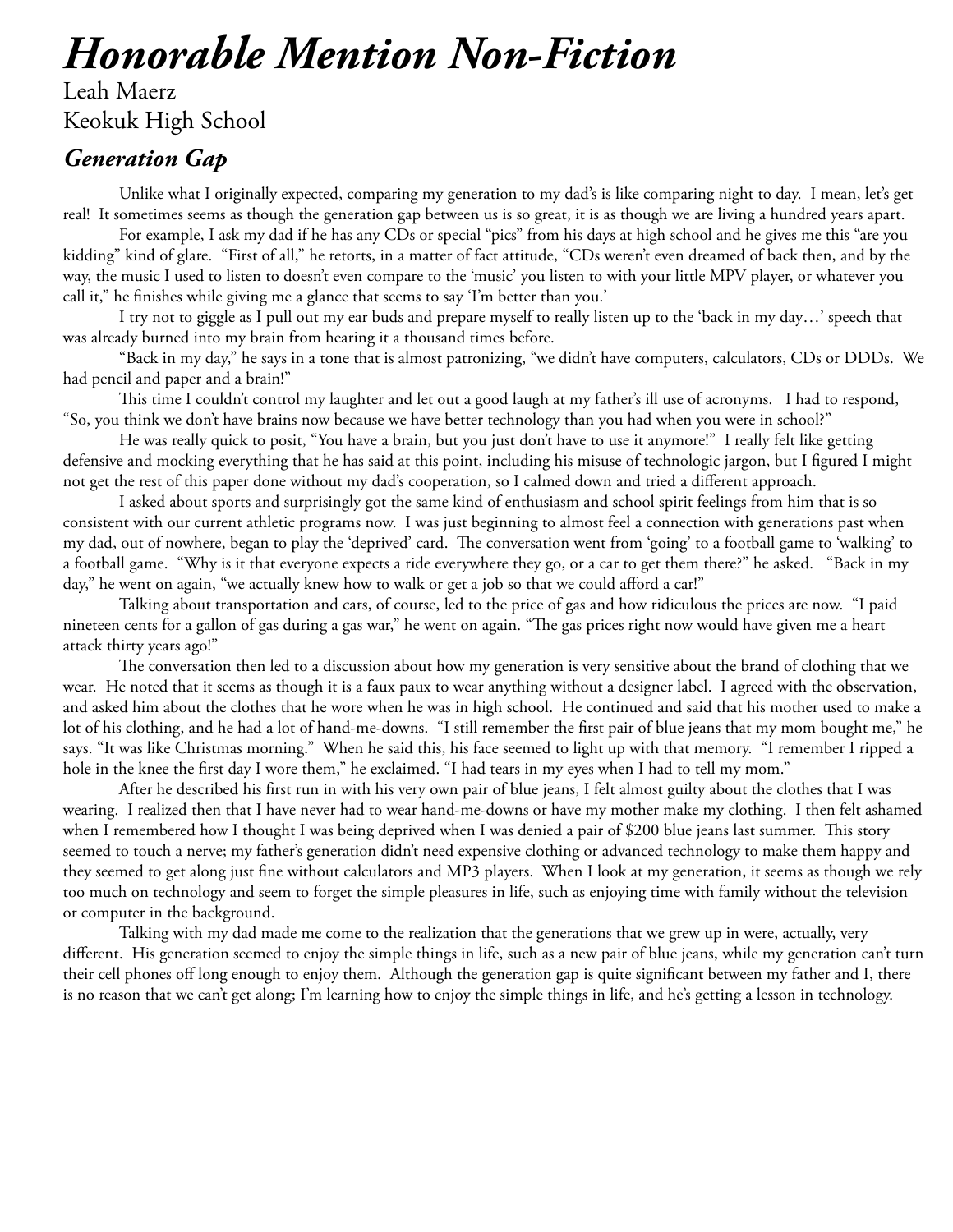Sarah Ritter V.I.T. High School

### *Nothing More, Nothing Less*

It was a typical Monday filled with mistakes and unaccomplished tasks. The entire day flew by like an eight-wheeler on an interstate, with no purposeful direction or occurrences worth mentioning. I had agreed to accompany my Mom to her appointment at the salon after an agonizing day as a typical high school student. She was scheduled for a highlight and an allover color, which would amount up to about three hours of painting on color and bending foil. I had planned on spending the duration of the appointment sitting in a rock-hard chair, delaying my responsibilities for the evening. I began to examine my already familiar surroundings when it occurred to me that I must rescue myself from the ordinary and mundane.

I began to pace around the salon with anxiety. The monotonous schedule that I had been forced to follow throughout the day was really taking a toll on my patience. My mind had finally arrived at an intersection where I could do something, anything at all, or declare myself temporarily insane. It was at that moment when a flashing, neon sign advertising acrylic finger nails became my salvation. Well, it wasn't bungee jumping or sky diving but for the time being it would have to do.

I walked into the portion of the salon that I typically avoided as a symbol of oppression against peer pressure and excessive 'prissy' behavior. I had arrived at the conclusion some time ago, that fake fingernails were a shameful tool used to trick innocent and unsuspecting females into paying a lot of money for something that would only hinder their ability to execute everyday activities with ease. I thought out the situation and came to the conclusion that I was being rather capricious in my judgments, and that I was far too young to be dismissing something I had never experienced. I then forced myself to throw my inhibitions to the wind and try something new; as soon as I recovered from the overpowering stench of conformism I sat down and began the process.

The eccentric Asian man named Andy who worked in the salon sat down at the counter and asked to see my hands. I was already hesitant and asking myself what I had gotten into when Andy informed me that my fingernails were horrible. He stared at my nails with an expression of horror and disbelief.

"Oh my, you bite your nails," Andy said.

"Mmm-----yes," I replied. In my mind I was screaming, "Could you have said that any louder!?"

Andy exclaimed, "You decide to get acrylics in nick of time----otherwise no man ever want to marry you. No man in right mind will marry girl with bad nails."

WOW, as if I hadn't had a bad enough day already! A perfect stranger is sitting here telling me that I not only need to worry about college applications, completing excessive amounts of homework, finding stylish clothing, and having fashionable hair, but now I also have to worry about what my fingernails look like! My new, outspoken friend then began to grind away the surface of my fingernails along with what was left of my dignity.

Before I blinked, my natural nails were ground to a thin layer of adhesive for the piece of plastic that would soon be another obstacle for me to overcome. The acrylics were glued on one at a time; with each added nail I felt my hands gradually become more awkward and uncomfortable. I then proceeded to soak my nails in some strong-smelling liquid that would create a permanent 'bond' between me and my new burden. The task of applying the acrylics was coming to an end just in time for the most difficult decision of all....the color. I approached a wall of shiny glass bottles filled with every color imaginable. Should I choose school bus yellow? No way! As if these giant, Dracula-like nails won't draw enough attention on their own. Maybe I should go with something darker and more seasonal...yes, that is definitely the way to go. I have already conformed to society; I might as well go all the way and conform to the seasons.

As I sat at a wooden counter with my hands resting under a group of small fans, I began to think about the decision that I had made so suddenly. Was I really conforming, or just acting on an idea that was truly appealing to me? So what if I had conformed? I came to the conclusion that it is O.K. to give in to the temptations of peer pressure, as long as you do not abandon your original self. Following the cool new trends and dressing for the times is all part of interacting with society, not conforming to it. People change with each new hairstyle and fashion trend; it is natural to take a little part of every experience with you as well as leaving something behind. I fought my negative, predetermined opinions of something I knew nothing about and in turn, I had some rather good-looking results. I looked down at my new appendages and realized that I hadn't made a colossal, life-altering decision; I acted on an impulse and was given shiny new nails as my reward. Nothing more, nothing less.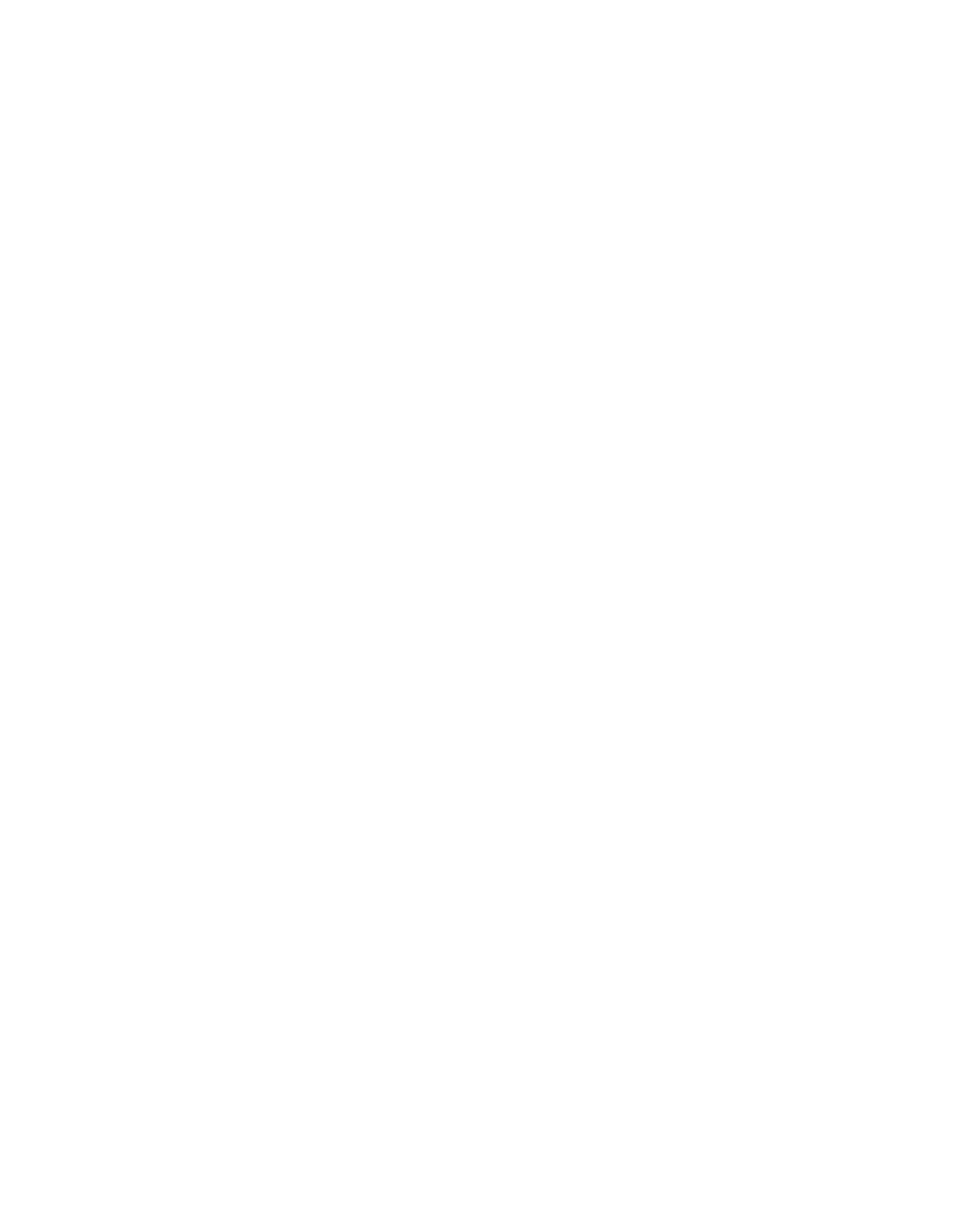# *Department of English and Journalism Program Information*

### Major Programs *English*

The department offers majors in English (literature and language) and English Education. Students in both options can take a variety of courses in areas reflecting the major approaches that define the study of language and literature today. The study of Forms provides students precise language and concepts to understand how the structures of literature inform its meaning. The study of Traditions emphasizes the historical development of literature, particularly in terms of British and American literatures. Language and Theory courses give students the tools to precisely understand language and reflect on how texts come to have meaning in a variety of discourses, cultural contexts, and philosophical perspectives. Social Justice courses encourage students to explore how literary studies address issues of cultural power and politics. Examples would include the role of literature in responding to racism, gender identities, class conflict, and disability.

Literature and language majors take an additional professional development course. English education majors additionally take courses in the teaching of language, literature, and writing. All majors complete their training in English with a senior seminar.

### *Journalism*

The journalism major requires core courses in basic newswriting and reporting, communications law, and research methods. Students complete their journalism coursework by selecting news-editorial courses, such as editing, magazine writing, and editorial writing; public relations courses, including public relations writing and campaign strategy, and techniques and style; or advertising courses, such as advertising copy and layout, media planning, and creative strategy in advertising.

### *English Education Teacher Certification*

The Department of English and Journalism in conjunction with the College of Education and Human Services offers a degree in English Education leading to certification that enables WIU graduates to teach in high schools and middle schools. The program is designed to provide our students with substantial content and pedagogical knowledge—knowledge that will prepare them for a life-long career in teaching. Our goal is to help students develop habits of critical, reflective, and creative thinking.

Students take a series of courses that cover a variety of genres and historical periods, as well as a diverse range of ethnicities and culture. Our program also gives students opportunities to become confident and skilled writers in traditional and non-traditional modes, and promotes a comprehensive language arts curriculum, which includes technology, visual arts, drama, and film. This progressive program also promotes the teaching and learning of 21st Century literacies.

English Department faculty are committed to establishing close relationships with teacher education candidates throughout the program. Candidates are paired with caring and knowledgeable faculty members who assist them regularly throughout their teacher preparation experience.

### Minors *Creative Writing*

The Creative Writing minor allows students the opportunity to explore the craft of fiction, poetry, and nonfiction in an intensive manner—through a series of writing workshops in each of these genres. This is very much a hands-on minor. The emphasis is upon practice and critique. Students will write a great deal and have that work read by the workshop participants and teachers. In previous years, Creative Writing minors have gone on to publish their work, and many have gained admission and fellowships to some of the top graduate creative writing programs around the country. Others have gone on to work in publishing, primarily as editors and readers, and these students have reported that their experience in the workshops served as an excellent apprenticeship for such parallel careers.

While the core of the minor is the workshop experience, these courses are supplemented with course work in literature. Additionally, each semester the department hosts the The Fred Case & Lola Austin Case Writer-in-Residence who typically visits campus for a week of private conferencing with advanced students, public lectures, and readings. Minors are also invited to compete for cash prizes in the Eula Cordell Fiction and Poetry Award, and Lois Bruner Nonfiction Award, two creative writing competitions open to all Western Illinois University undergraduates. Students are also invited to participate as editors of the department's literary journal, *Elements*.